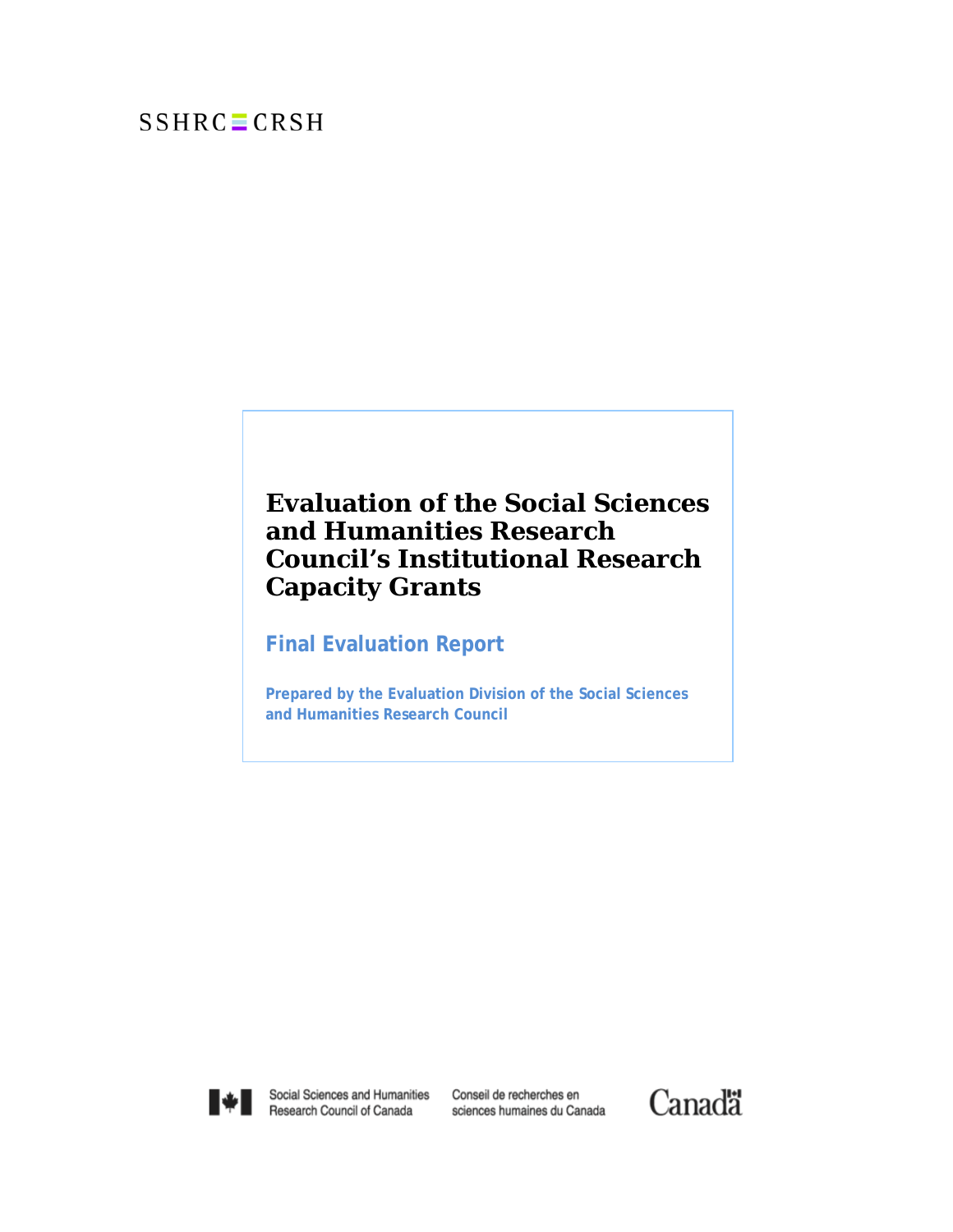© Her Majesty the Queen in Right of Canada, as represented by the Minister of Industry, 2015

Cat. no. CR22-53/2016E-PDF ISSN 978-0-660-04234-3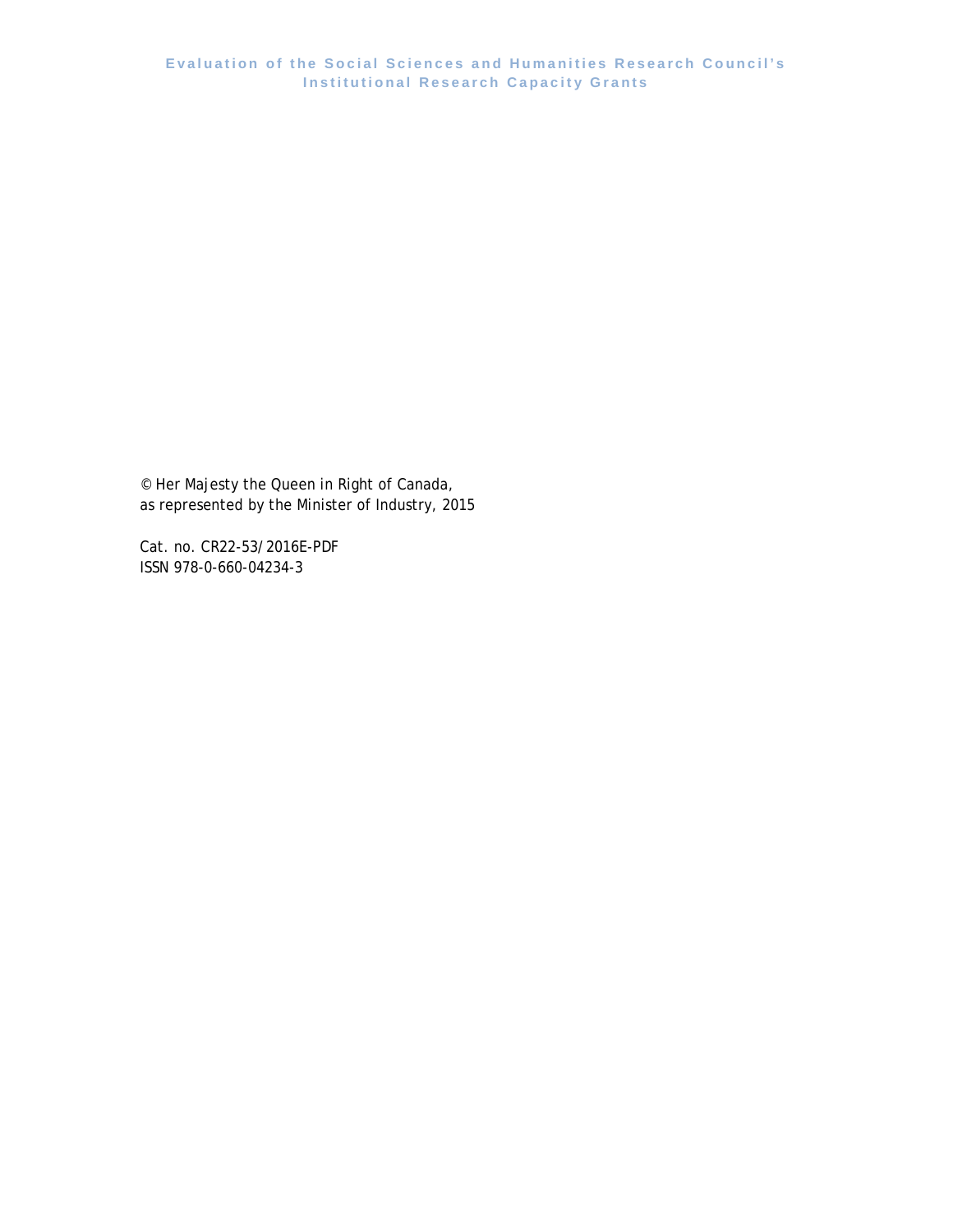# **CONTENTS**

|      | List of Tables |
|------|----------------|
|      |                |
|      |                |
| 1.0  |                |
| 1.1. |                |
| 1.2. |                |
| 1.3. |                |
| 1.4. |                |
| 2.0  |                |
| 2.1. |                |
| 3.0  |                |
| 4.0  |                |
| 5.0  |                |
|      |                |

### **APPENDIX A: EVALUATION MATRIX**

#### **APPENDIX B: SOCIAL SCIENCE AND HUMANITIES RESEARCH COUNCIL PROGRAM ALIGNMENT ARCHITECTURE**

- **APPENDIX C: DRAFT INSIGHT LOGIC MODEL**
- **APPENDIX D: INSIGHT PROGRAM DESCRIPTION**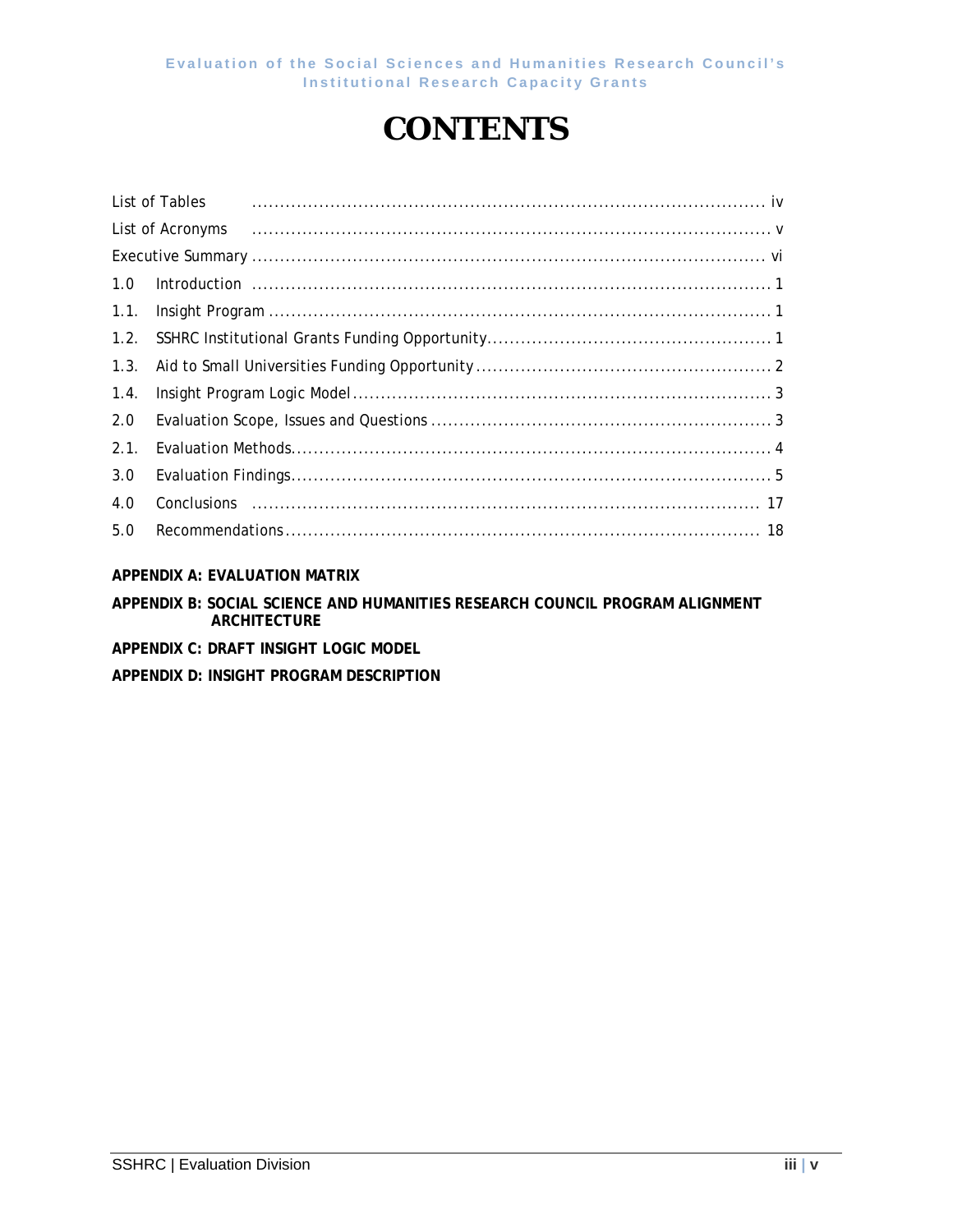## <span id="page-3-0"></span>**List of Tables**

- Table 1: SSHRC Institutional Grants Awards and Grant Expenditures, from 2002 to 2011
- Table 2: Aid to Small Universities Applications, Awards and Grant Expenditures, from 2002 to 2014
- Table 3: Evaluation Issues and Evaluation Questions
- Table 4: Evaluation Methods and Group Responsible
- Table 5: SSHRC Institutional Grants and Aid to Small Universities Expenses, as Reported by **Institutions**
- Table 6: Total Number of SSHRC Institutional Grant- and Aid to Small Universities-Funded Projects, by Funding Cycle
- Table 7: Funded Faculty, by Discipline, for the SSHRC Institutional Grants and Aid to Small Universities Funding Opportunities
- Table 8: Proportion of Students Funded, by Level of Study
- Table 9: Categories of Contribution for the SSHRC Institutional Grants Funding Opportunity
- <span id="page-3-1"></span>Table 10: SSHRC Institutional Grants and Aid to Small Universities Program Expenditures, Administrative Expenditures, and Relative Ratios, for Fiscal Year 2008-09 to 2011-14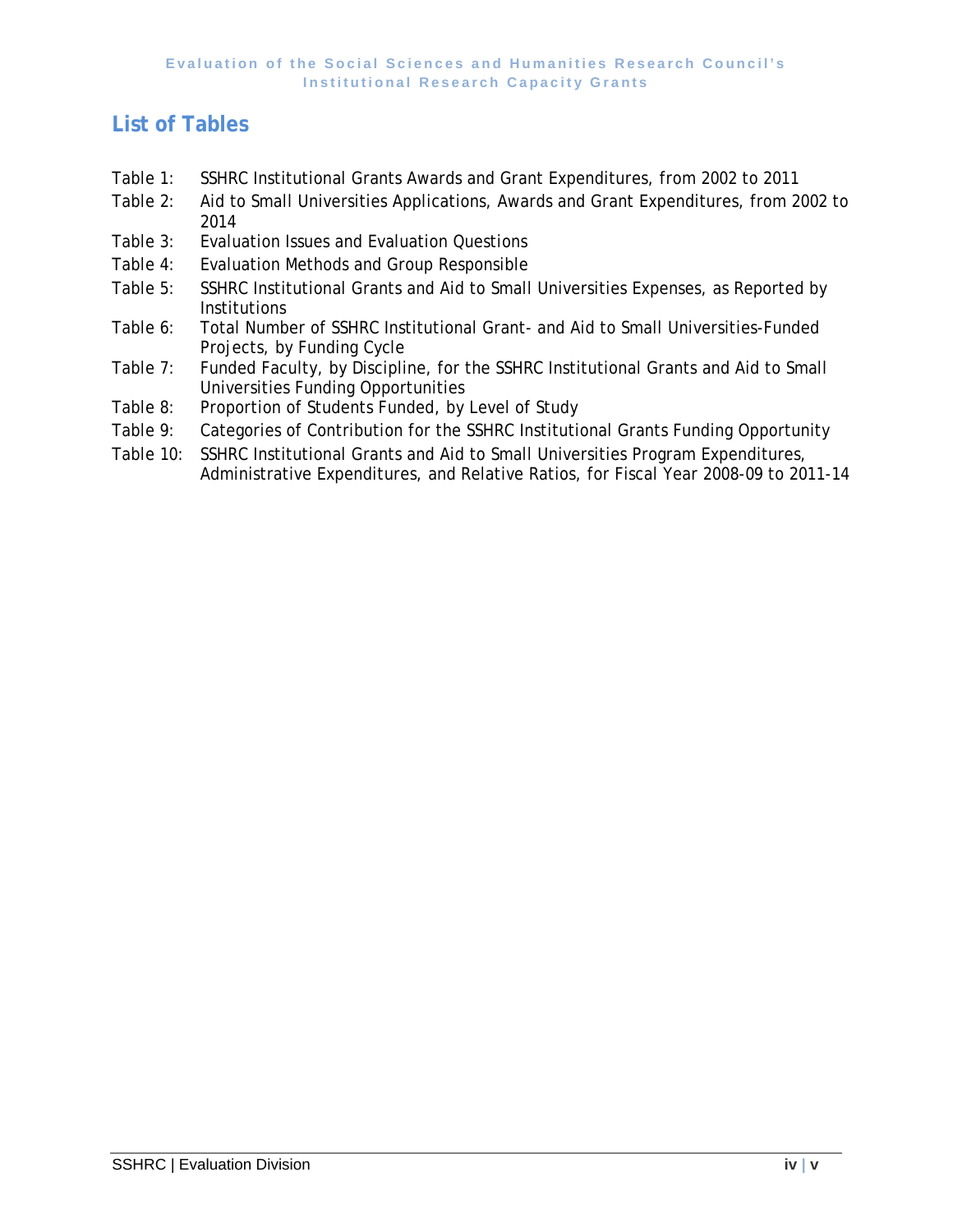## <span id="page-4-0"></span>**List of Acronyms**

- ASU Aid to Small Universities
- EQ evaluation question
- FAR final activity report
- GRF general research fund
- R&D research and development
- RSF Research Support Fund
- SIG SSHRC Institutional Grants
- SSHRC Social Sciences and Humanities Research Council
- SOA statement of account
- ST&I science, technology and innovation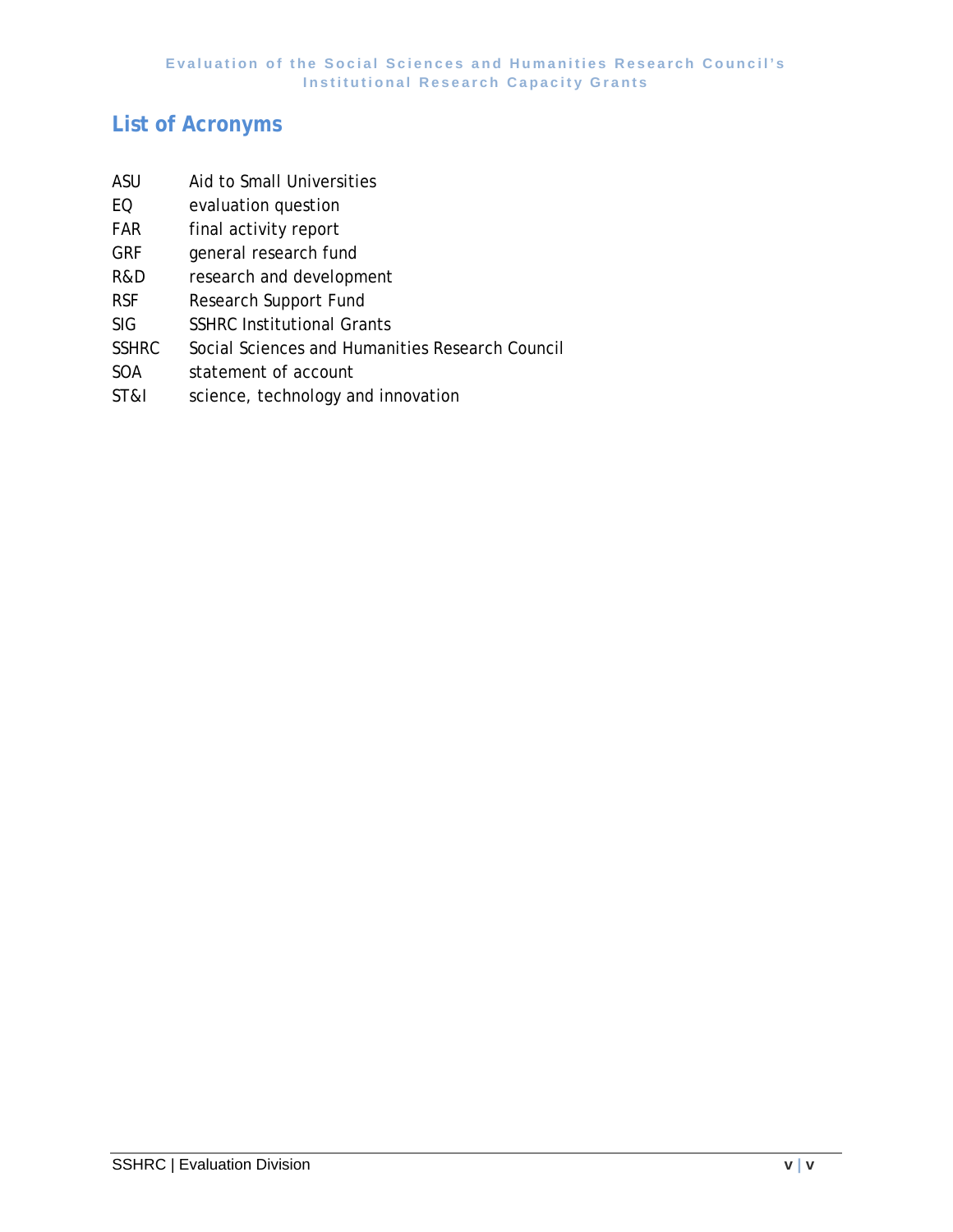## <span id="page-5-0"></span>**Executive Summary**

### **Overview**

This report presents the results of an evaluation of the Social Sciences and Humanities Research Council's (SSHRC) institutional research capacity grants. It is a subprogram that falls under the Insight program in SSHRC's program alignment architecture, and comprises two funding opportunities: SSHRC Institutional Grants (SIG), and Aid to Small Universities (ASU).

This is a routine evaluation of SSHRC's institutional research capacity grants. The last evaluation of the SIG and ASU funding opportunities was approved in January 2011. Therefore, the current evaluation was required as per the evaluation coverage requirements stipulated in Section 42.1(1) of the *Financial Administration Act*[1](#page-3-1) and the Treasury Board *Policy on Evaluation[2](#page-5-1)* (2009). The evaluation was designed to address the five core evaluation issues stipulated in the Treasury Board *Policy on Evaluation (*2009), which fall within two broad categories: relevance and performance. The current evaluation also addressed specific issues related to the design and delivery of the funding opportunities.

Data from multiple lines of evidence were collected, analyzed and synthesized, in order to assess the relevance and performance of the funding opportunities through five evaluation questions. The responsibility for data collection was shared between evaluators from an external consulting firm, Goss Gilroy Inc., and evaluators from SSHRC's Evaluation Division. The evaluation methods and groups responsible for data collection are presented in Table 4. These methods were mapped to the evaluation questions and indicators in the evaluation matrix (see Appendix A).

## **Key Findings**

The main findings from the evaluation study are presented below, by evaluation question (EQ).

#### *Relevance (EQ1):* **To what extent do SIG and ASU funding opportunities continue to address a demonstrable need and are responsive to the needs of Canadian institutions?**

There do not appear to be other funding opportunities that provide funding to institutions to support small-scale research projects in the social sciences and humanities. The SIG and ASU funding opportunities are meeting a specific institutional need by providing flexible institutional grants to support a large number of small-scale research projects. Institutions highlighted that, in the absence of the SIG and ASU funding opportunities, they would be unable to fund the same number of small-scale research projects.

*Relevance (EQ2):* **To what extent are SIG and ASU funding opportunities' objectives consistent with the federal government priorities and SSHRC's, and SSHRC's strategic outcomes?**

The SIG and ASU funding opportunities are aligned with the federal government's science, technology and innovation strategy and SSHRC's strategic outcomes. However, the fit of the SIG and ASU funding opportunities within SSHRC's program architecture is less clear.

l

<span id="page-5-2"></span><sup>1</sup> Section 42.1(1) of the *Financial Administration Act*: "Subject to and except as otherwise provided in any directives issued by the Treasury Board, every department shall conduct a review every five years of the relevance and effectiveness of each ongoing program for which it is responsible."

<span id="page-5-1"></span><sup>2</sup> www.tbs-sct.gc.ca/pol/doc-eng.aspx?id=15024 (accessed May 6, 2015)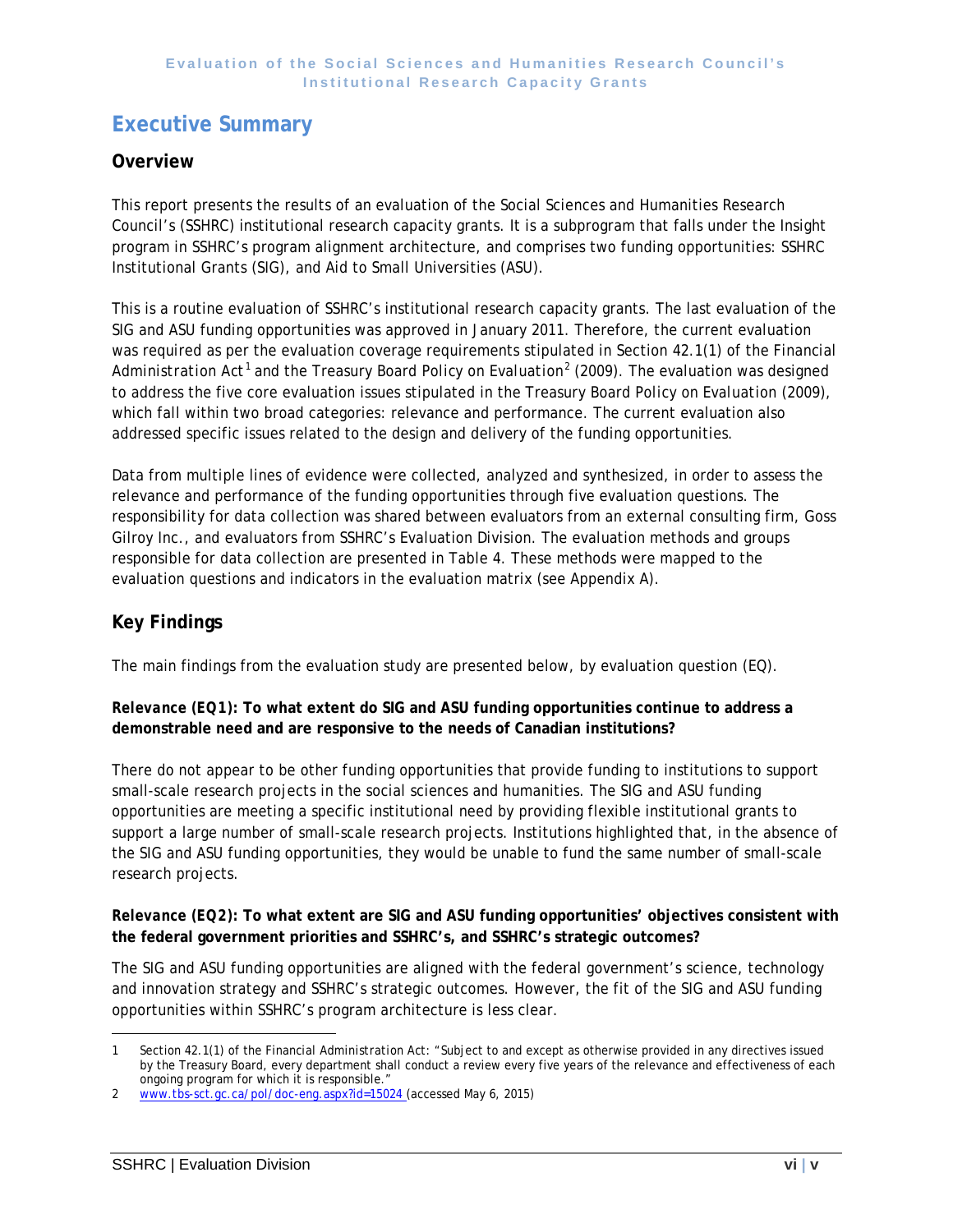#### *Relevance (EQ3):* **Is there a role or responsibility for the federal government in delivering SIG and ASU funding opportunities?**

The role of the federal government in delivering the SIG and ASU funding opportunities is confirmed.

#### *Performance (EQ4):* **What contributions have SIG and ASU funding opportunities made to the achievement of outcomes?**

Institutions are using SIG and ASU funds to support a large number of small-scale research projects in a variety of social sciences and humanities disciplines at Canadian institutions. In particular, the SIG and ASU funding opportunities are supporting mostly early and mid-career researchers in the creation and the dissemination of knowledge, while contributing to the training of students and postdoctoral researchers in the social sciences and humanities. There is only limited anecdotal evidence that the SIG and ASU funding opportunities are contributing to developing, maintaining or strengthening research capacity at institutions (for SIG and ASU) and in areas of importance identified in institutions' strategic plans (for ASU only).

#### *Performance (EQ5):* **To what extent are SIG and ASU funding opportunities cost-efficient?**

Both the SIG and ASU funding opportunities are being delivered in a cost-efficient manner. The SIG funding opportunity is more cost-efficient compared to the ASU funding opportunity, due to the differences in how the funding is awarded to institutions (allocation vs. merit review).

#### *Design and Delivery (EQ6):* **To what extent are the SIG and ASU funding opportunities delivered as planned?**

Institutions are mostly satisfied with the tools and guidelines provided by SSHRC. Institutions use varied approaches internally in order to award SIG and ASU funds to researchers; however, it appears that most institutions are not consistently promoting the funds as originating from SSHRC. The current reporting forms for SIG and ASU are not meeting SSHRC's information needs in an efficient way.

### **Conclusions**

Overall, the evaluation confirmed the relevance of SSHRC's institutional research capacity grants, as they appear to be meeting a specific need by providing institutions with funding for small-scale research projects. The evaluation findings do suggest, however, that revisions to the funding opportunities' objectives, and reconsidering their fit within SSHRC's program architecture, would improve the relevance of SSHRC's institutional grants. In terms of performance, the SIG and ASU funding opportunities are contributing to the immediate and intermediate outcomes of SSHRC's Insight program.

More specifically, the evaluation findings revealed that institutions are using SIG and ASU funds to support social sciences and humanities researchers to engage in research and research-related activities, and to support students and postdoctoral researchers engaged in social sciences and humanities research training. In addition, there is evidence that the SIG and ASU funding opportunities are contributing to the Insight program's intermediate outcome of producing and mobilizing research knowledge. However, the extent to which the SIG and ASU funding is contributing to developing or strengthening research capacity within postsecondary institutions is less evident. Finally, the evaluation findings seem to suggest that the relevance and performance of the funding opportunities could be improved by implementing several design and delivery changes, including clarifying the funding opportunities' objectives, providing increased guidance to institutions regarding the use of the funds, and improving the format and content of the final activity reports.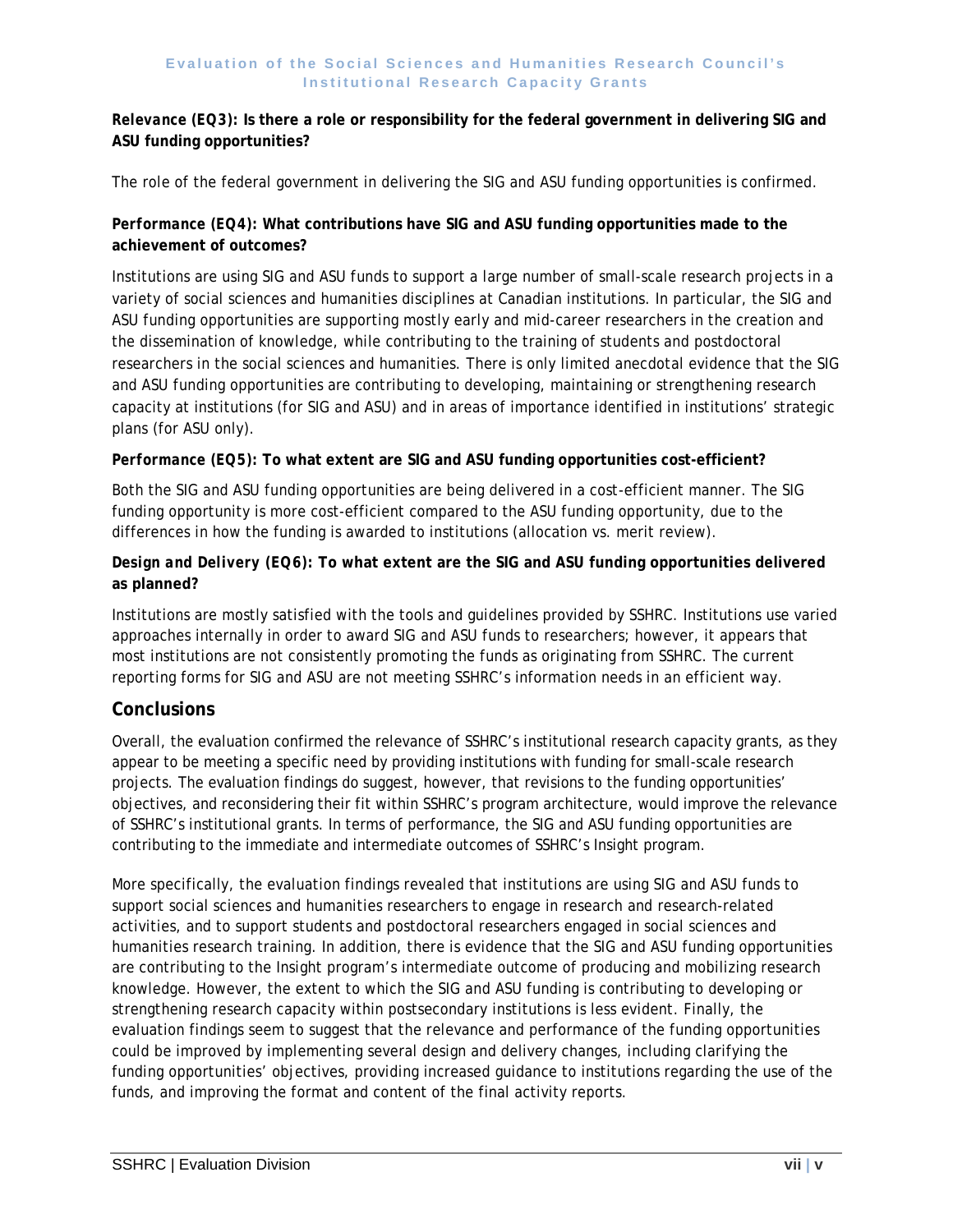### **Recommendations**

Based on the findings and conclusions of the current evaluation, and following discussions with the Evaluation Advisory Committee and the Departmental Evaluation Committee, four recommendations are proposed for the evaluation of SSHRC's institutional research capacity grants.

**Recommendation 1:** It is recommended that program management continue to monitor institutions' use of SIG and ASU funds, with particular attention to the amounts that remain unspent after the three-year grant period.

**Recommendation 2:** It is recommended that program management review the objectives of SSHRC's institutional research capacity grants (SIG and ASU), with specific emphasis on defining the current expected result (intermediate outcome) of developing, maintaining or strengthening institutional research capacity.

**Recommendation 3:** It is recommended that program management revise the application and end-ofgrant reporting forms currently used for SSHRC's institutional research capacity grants (SIG and ASU).

**Recommendation 4:** In line with SSHRC's program architecture renewal exercise, it is recommended that program management consider whether efficiencies could be gained by streamlining and combining the budgets of its two current institutional research capacity grants funding opportunities (SIG and ASU) into one funding opportunity—SSHRC Institutional Grants.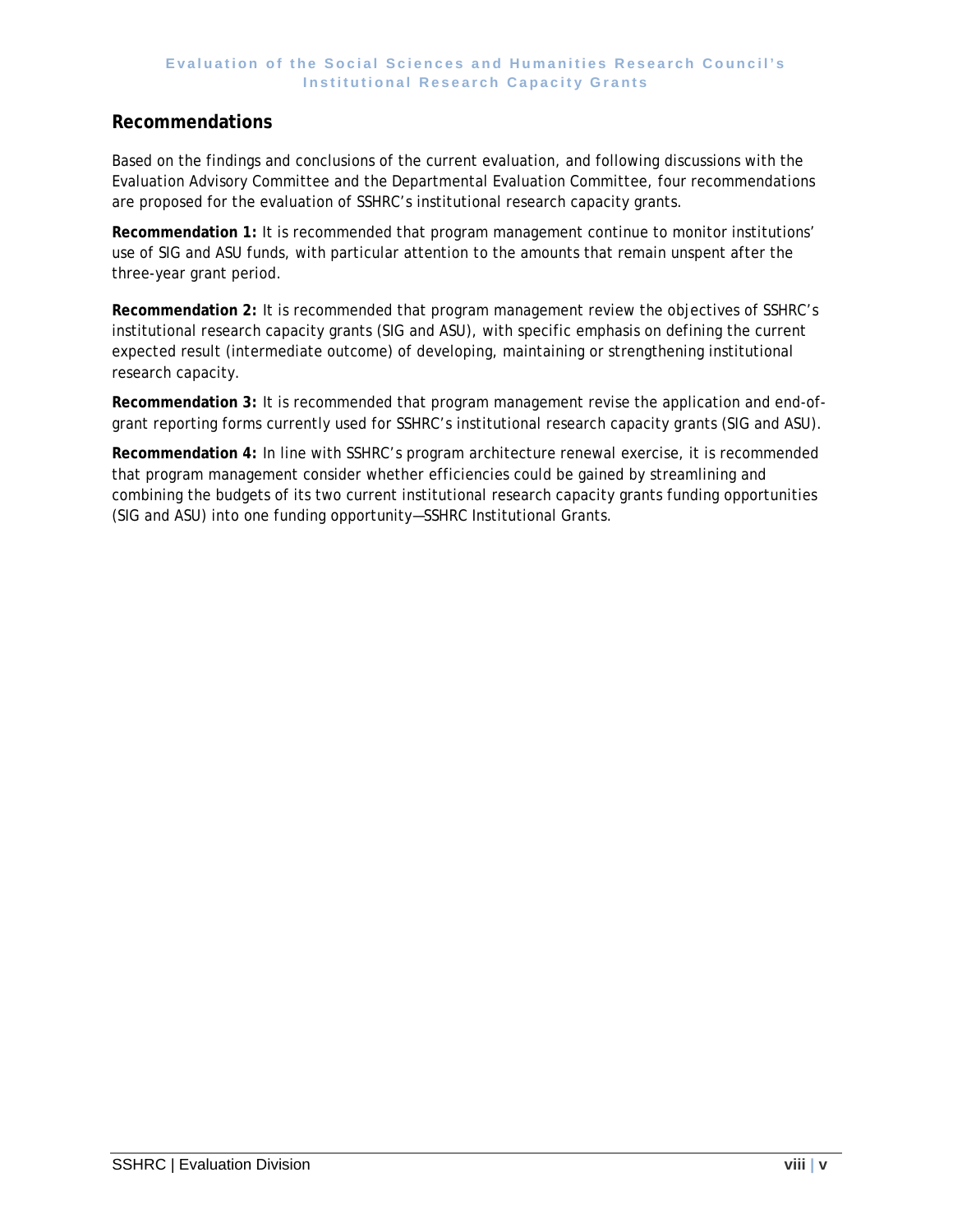## <span id="page-8-0"></span>**1.0 Introduction**

This report presents the results of an evaluation of the Social Sciences and Humanities Research Council's (SSHRC) institutional research capacity grants. It is a subprogram that falls under the Insight program in SSHRC's program alignment architecture, and comprises two funding opportunities: SSHRC Institutional Grants (SIG), and Aid to Small Universities (ASU). The evaluation was conducted by SSHRC's Evaluation Division, with input from the Evaluation Advisory Committee, which consisted of program staff and management involved in the delivery of the SIG and ASU funding opportunities, and representatives from SSHRC's Corporate Strategy and Performance Division.

The document is organized as follows: Section 1 presents an introduction and the evaluation context which describes the rationale for this evaluation, and the overall evaluation strategy. Section 2 outlines the profiles of the SIG and ASU funding opportunities. Sections 3 and 4 present the evaluation findings and conclusions. Section 5 provides the recommendations.

## <span id="page-8-1"></span>**1.1. Insight Program**

SSHRC funds research and research training that builds knowledge about people, past and present, with a view toward creating a better future for citizens of Canada and the world. From questions of family and culture to concerns about jobs and employment, research about people—how we live, what we think and how we act—informs new knowledge on and insights into the issues that matter most to Canadians. The Insight program aims to support and foster excellence in social sciences and humanities research that is intended to deepen, widen and increase our collective understanding of individuals and societies, as well as to inform the search for solutions to societal challenges.

The objectives of the Insight program are to:

- build knowledge and understanding from disciplinary, interdisciplinary and/or cross-sector perspectives through support for the best researchers;
- support new approaches to research on complex and important topics, including those that transcend the capacity of any one scholar, institution or discipline;
- provide a high-quality research training experience for students;
- fund research expertise that relates to societal challenges and opportunities;
- mobilize research knowledge, to and from academic and non-academic audiences, with the potential to lead to intellectual, cultural, social and economic influence, benefit and impact.

The Insight program is composed of two subprograms: individual, team and partnership research grants; and SSHRC institutional research capacity grants. The current evaluation focused on SSHRC's institutional research capacity grants, which consist of two funding opportunities: SIG and ASU.

## <span id="page-8-2"></span>**1.2. SSHRC Institutional Grants Funding Opportunity**

#### **Objectives**

The purpose of the SIG funding opportunity is to assist Canadian postsecondary institutions to:

- develop, increase or strengthen research excellence in the social sciences and humanities;
- assist, in particular, researchers embarking on their research career to become competitive in grant competitions at the national level;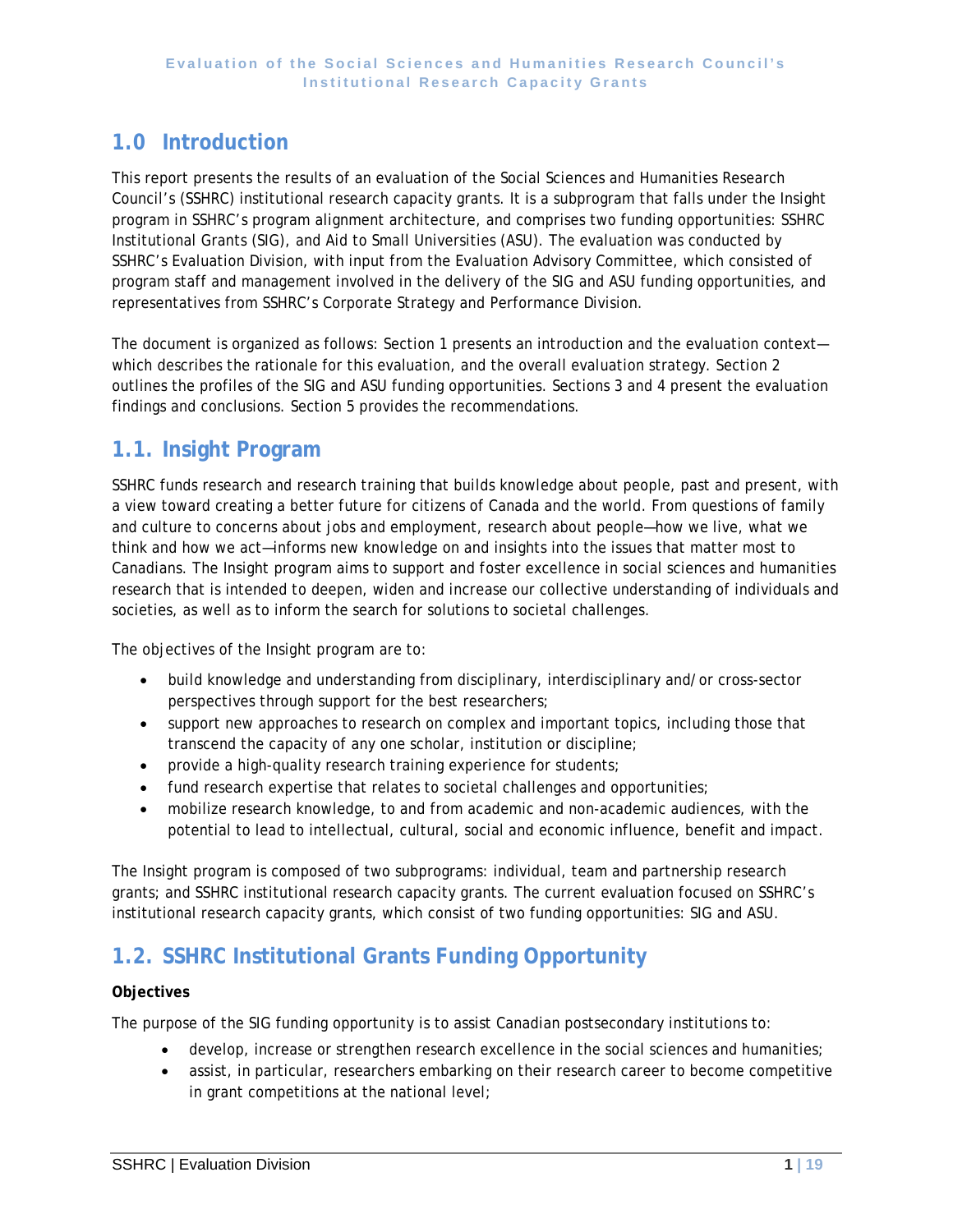- assist established researchers with modest funding requirements, or those wishing to reorient and strengthen their research programs; and
- support national and international knowledge dissemination and collaboration.

### **Program Delivery and Expenditures**

SSHRC provides annual grants to eligible institutions for three-year terms. The annual grant to each institution is calculated according to the following formula:

- \$50 for each faculty member whose discipline falls within SSHRC's mandate; plus
- a payment based on the university's average performance in all SSHRC research support programs in the previous three years of competitions, calculated at the rate of:
	- o 23 per cent of the first \$100,000 awarded;
	- o 20 per cent of the next \$400,000 awarded; and
	- o 14 per cent of the remainder.

The method of calculation recognizes multi-institutional grants, in order to distribute credit for performance to all co-applicants. Although the awards are granted for a three-year period, SSHRC, since 2002, makes the calculation annually and adjusts the value of the grant accordingly. Also, SSHRC applies an adjustment factor, in order to bring the total grants into the allocated budget for the program. SSHRC guarantees a minimum grant of \$5,000 to each eligible institution.

It should be noted that a review process was introduced in 2015 for SIG; grants awarded using the new SIG merit review process are not included in this evaluation, as they are out of scope.

The following table provides information on SIG expenditures and awards from 2002 to 2011. The SIG funding opportunity represented 1.5 per cent of SSHRC's total expenditures in 2013-14.

| Awards                        | 2002       | 2005*      | 2008       | 2011         |  |  |  |  |
|-------------------------------|------------|------------|------------|--------------|--|--|--|--|
| Number of Awards***           |            |            |            | 79           |  |  |  |  |
| Total Grant Expenditures (\$) | 15,594,000 | 15,564,000 | 15,564,000 | 15,557,500** |  |  |  |  |

**Table 1: SSHRC Institutional Grants Awards and Grant Expenditures, from 2002 to 2011**

Source: SSHRC's AMIS database.

There was no calculation for 2005; the 2002 grants were extended for three additional years, from 2005 to 2008. In addition, two additional awards were allocated in 2006. These two grants are included in the total number of awards for 2005.

\*\* The 2011 SIG grants were extended for one year (until 2015), in order to allow time to implement the internal adjudication process. As such, an additional one year of grant funding was provided, which increased the total grant expenditures to \$20,740,500 from 2011-15.

<span id="page-9-0"></span>\*\*\* For SIG, the number of awards represents the number of eligible institutions.

## **1.3. Aid to Small Universities Funding Opportunity**

### **Objectives**

The main objective of this funding opportunity is to enable small universities to develop and strengthen focused research capacity in the social sciences and humanities. The ASU funding opportunity supports the following eligible activities:

- start-up costs / partial funding of research centres;
- stipends to doctoral students, provided the program of study is related to the ASU grant;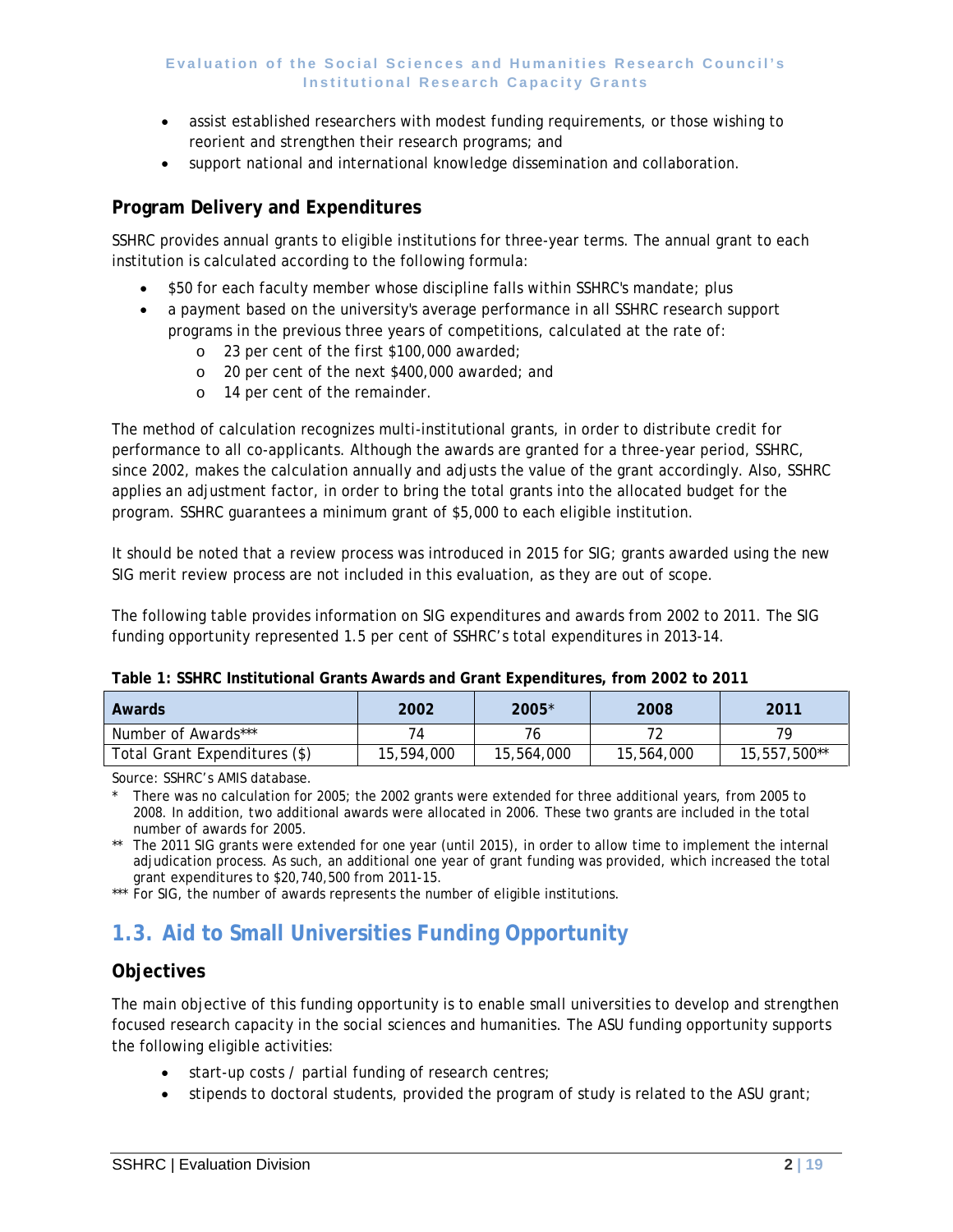- agenda-setting seminars;
- visiting scholars (travel and stipend);
- organization of colloquiums or symposiums; and
- seed funding for collaborative research or the development of partnerships.

### **Program Delivery and Expenditures**

The ASU grants are awarded on a competitive basis for a three-year period. The maximum value of a grant is \$30,000 per year for three years. Each university must justify its grant request; the amount requested is subject to review.

The ASU program is not intended to provide sustaining support to institutions, nor is it intended as an alternative to SSHRC's national grants programs. Therefore, SSHRC limits ASU support of research infrastructure, such as centres and institutes, to six years.

Information on the number of ASU awards and expenditures from 2002-14 is summarized in Table 2. The ASU funding opportunity represented 0.2 per cent of SSHRC's total expenditures in 2013-14.

| <b>Applications/Awards</b>    | 2002      | 2005      | 2008      | 2011      | 2014      |
|-------------------------------|-----------|-----------|-----------|-----------|-----------|
| Number of Applications        | 36        | 33        | 40        | 40        | 51        |
| Number of Awards              | 23        | 21        | 22        |           | 20        |
| Total Grant Expenditures (\$) | 1,748,548 | 1,783,682 | 1,834,999 | 1,808,908 | 1,791,881 |

**Table 2: Aid to Small Universities Applications, Awards and Grant Expenditures, from 2002 to 2014**

Source: SSHRC Corporate Strategy and Performance Division.

## <span id="page-10-0"></span>**1.4. Insight Program Logic Model**

Along with SSHRC's other Insight program funding opportunities, SIG and ASU contribute to the achievement of the outputs and outcomes described in the Insight program logic model (see Appendix C). The SIG and ASU funding opportunities contribute to all of the Insight program outputs. These consist of "Grants for individual researchers and teams" and "Program literature, communication products, presentations and other interactions with the [social sciences and humanities] community."

Among the immediate outcomes, "Individuals and teams engage in research and research-related activities" and "[social sciences and humanities] students and postdoctoral researchers are engaged in [social sciences and humanities] research training" were the outcomes areas examined through the evaluation. In addition, two intermediate outcomes were assessed, consisting of "Research is produced and mobilized" and "Research capacity is developed or strengthened within postsecondary institutions." A full description of these Insight program outcomes is included in Appendix D.

## <span id="page-10-1"></span>**2.0 Evaluation Scope, Issues and Questions**

This is a routine evaluation of SSHRC's institutional research capacity grants. The last evaluation of the SIG and ASU funding opportunities was approved in January 2011. Therefore, the current evaluation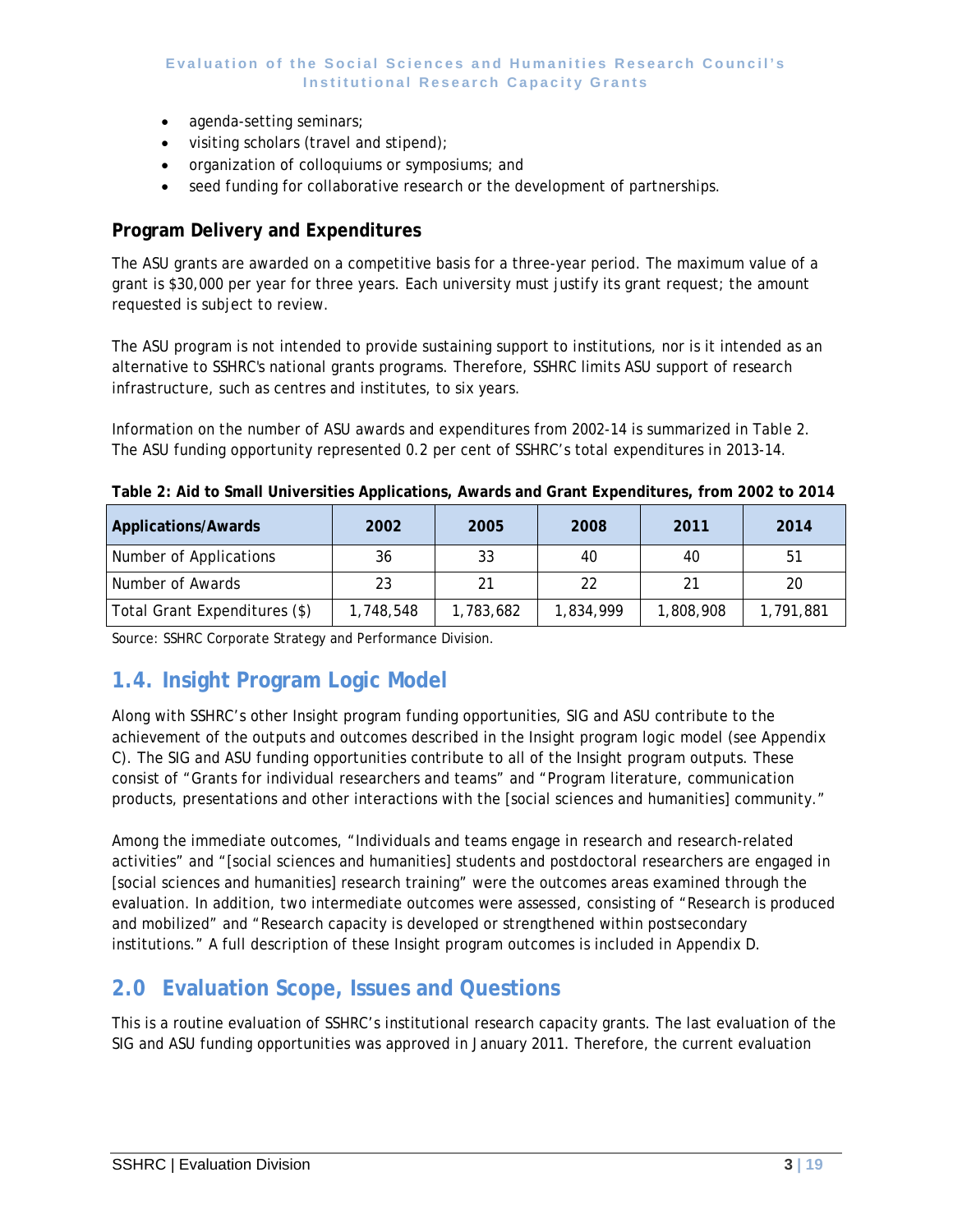was required as per the evaluation coverage requirements stipulated in Section 42.1(1) of the *Financial Administration Act*[3](#page-5-2) and the Treasury Board *Policy on Evaluation[4](#page-11-1)* (2009).

The evaluation was designed to address the five core evaluation issues stipulated in the Treasury Board *Policy on Evaluation (*2009), which fall within two broad categories: relevance and performance. The current evaluation also addressed specific issues related to the design and delivery of the funding opportunities. Table 3 presents the evaluation questions that were developed to address each evaluation issue.<sup>[5](#page-11-2)</sup>

| Relevance                                                     |                                                                                                                                                                                                                                                           |  |  |  |  |  |  |
|---------------------------------------------------------------|-----------------------------------------------------------------------------------------------------------------------------------------------------------------------------------------------------------------------------------------------------------|--|--|--|--|--|--|
| Issue 1: Continued need for the funding<br>opportunities      | Q1. To what extent do SIG and ASU funding opportunities<br>continue to address a demonstrable need and are<br>responsive to the needs of Canadian institutions?                                                                                           |  |  |  |  |  |  |
| Issue 2: Alignment with government priorities                 | Q2a. To what extent are SIG and ASU funding<br>opportunities' objectives consistent with the federal<br>government priorities?<br>Q2b. To what extent are SIG and ASU funding<br>opportunities' objectives consistent with SSHRC's<br>strategic outcomes? |  |  |  |  |  |  |
| Issue 3: Alignment with federal roles and<br>responsibilities | Q3. Is there a role or responsibility for the federal<br>government in delivering SIG and ASU funding<br>opportunities?                                                                                                                                   |  |  |  |  |  |  |
| Performance (effectiveness, efficiency and economy)           |                                                                                                                                                                                                                                                           |  |  |  |  |  |  |
| Issue 4: Effectiveness of the funding<br>opportunities        | Q4. What contribution have SIG and ASU funding<br>opportunities made to the achievement of outcomes?                                                                                                                                                      |  |  |  |  |  |  |
| Issue 5: Demonstration of efficiency and<br>economy           | Q5. To what extent are SIG and ASU funding opportunities<br>cost-efficient?                                                                                                                                                                               |  |  |  |  |  |  |
| <b>Design and Delivery</b>                                    |                                                                                                                                                                                                                                                           |  |  |  |  |  |  |
| Issue 6: Design and delivery                                  | Q6. To what extent are the SIG and ASU funding<br>opportunities delivered as planned?                                                                                                                                                                     |  |  |  |  |  |  |

| Table 3: Evaluation Issues and Evaluation Questions |  |  |
|-----------------------------------------------------|--|--|

## <span id="page-11-0"></span>**2.1. Evaluation Methods**

Data from multiple lines of evidence were collected, analyzed and synthesized, in order to assess the relevance and performance of the funding opportunities. The responsibility for data collection was shared between evaluators from an external consulting firm, Goss Gilroy Inc., and evaluators from SSHRC's Evaluation Division. The evaluation methods and groups responsible for data collection are presented in Table 4. These methods were mapped to the evaluation questions and indicators in the evaluation matrix (see Appendix A).

l

<sup>3.</sup> Section 42.1(1) of the *Financial Administration Act*: "Subject to and except as otherwise provided in any directives issued by the Treasury Board, every department shall conduct a review every five years of the relevance and effectiveness of each ongoing program for which it is responsible."

<span id="page-11-1"></span><sup>4.</sup> www.tbs-sct.gc.ca/pol/doc-eng.aspx?id=15024 (accessed May 6, 2015)

<span id="page-11-2"></span><sup>5.</sup> *Evaluation Design Report for SSHRC's institutional Research Capacity Grants* (2014).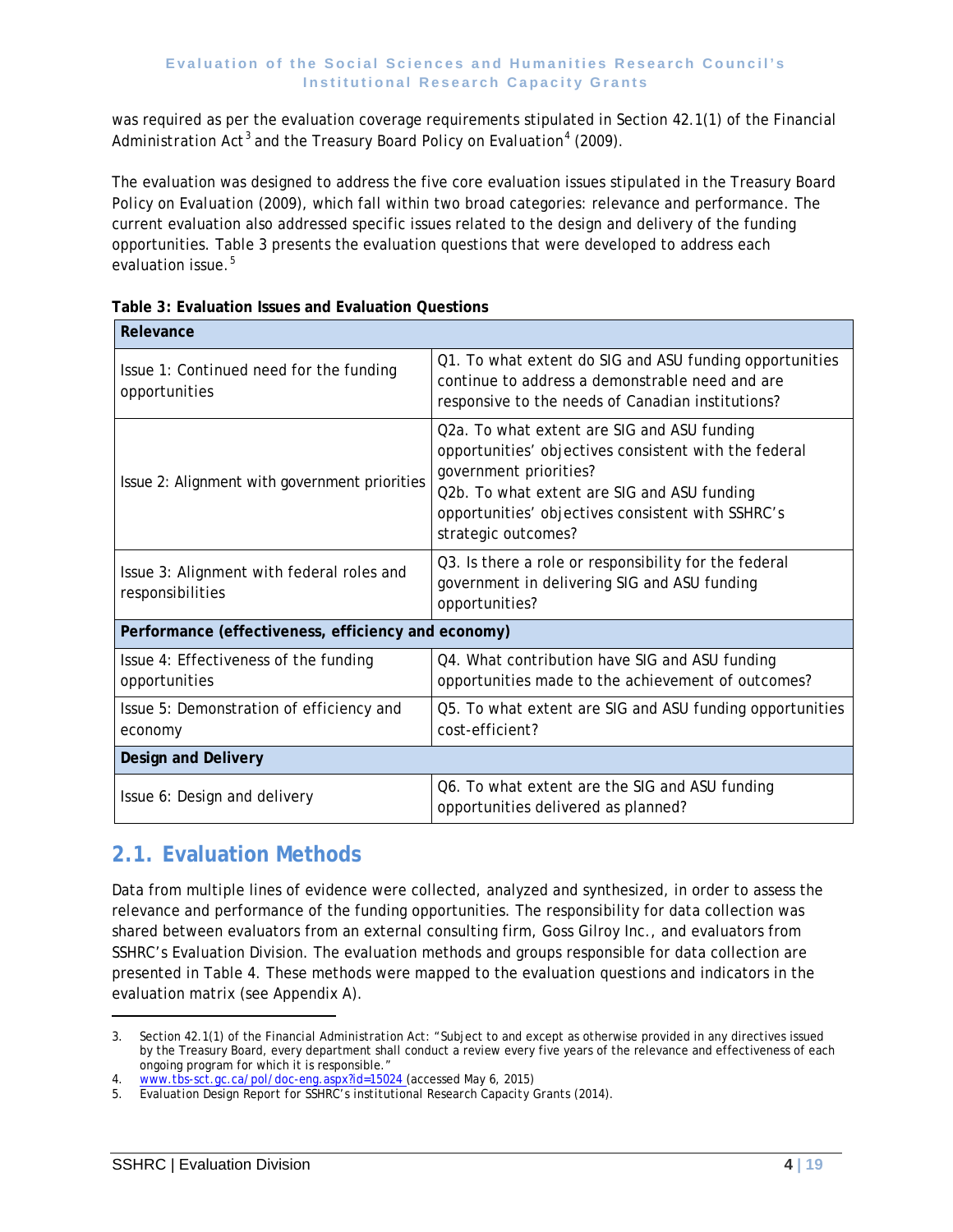#### **Table 4: Evaluation Methods and Group Responsible**

| <b>Evaluation Method</b>                                                                                                                                                                                                                                          | <b>Group Responsible</b>   |
|-------------------------------------------------------------------------------------------------------------------------------------------------------------------------------------------------------------------------------------------------------------------|----------------------------|
| Document and literature review (n=64)<br>Internal documents $(n=49)$<br>$\bullet$<br>External documents (n=15)                                                                                                                                                    | <b>Evaluation Division</b> |
| Key informant interviews (n=24)<br>SSHRC management and staff (n=5)<br>Institutional research officers (n=19)<br>$\bullet$<br>Follow-up interviews with institutional research officers $(n=4)$                                                                   | Goss Gilroy Inc.           |
| Administrative data review<br>ASU applications (n=80); from 2008-11 to 2011-14<br>$\bullet$<br>SIG and ASU Awards (n=194); from 2008-11 to 2011-14<br>SIG and ASU general research fund (GRF)<br>٠<br>data ( $n=64$ ) for the 2008-11 funding cycle               | <b>Evaluation Division</b> |
| File review (n=345)<br>ASU final activity reports (FARs) (n=273) for the 2008-11 and 2011-<br>14 funding cycles<br>SIG FARs (n=71) for the 2008-11 funding cycle (includes excel<br>spreadsheets provided by institutions, listing the small, funded<br>projects) | <b>Evaluation Division</b> |
| Cost-efficiency analysis                                                                                                                                                                                                                                          | <b>Evaluation Division</b> |
| Overall integrative analysis and reporting                                                                                                                                                                                                                        | <b>Evaluation Division</b> |

### **Challenges and Mitigation Strategies**

In an effort to calibrate the scope, the current evaluation relied primarily on secondary data—i.e., data that had already been collected from institutions in the form of applications, final activity reports (FARs) and statements of account (SOAs). A limited number of key informant interviews were conducted in order to complement the analysis of secondary data. Challenges were experienced when reviewing the available reports, given that some were only available in hard copy, which had to be entered into a spreadsheet manually, while others contained narratives that required coding prior to the analysis phase. Notwithstanding the challenges experienced when reviewing the secondary data, all available applications, FARs and SOAs for the timeframe covered were included in the sample. As a result, the evaluation was able to provide evidence not previously available on how institutions are using the SIG and ASU funds.

## <span id="page-12-0"></span>**3.0 Evaluation Findings**

This section presents the findings and conclusions from the evaluation study, by evaluation question. The main conclusions for each evaluation question are presented at the start of each section, and are followed by the specific findings that support the conclusions.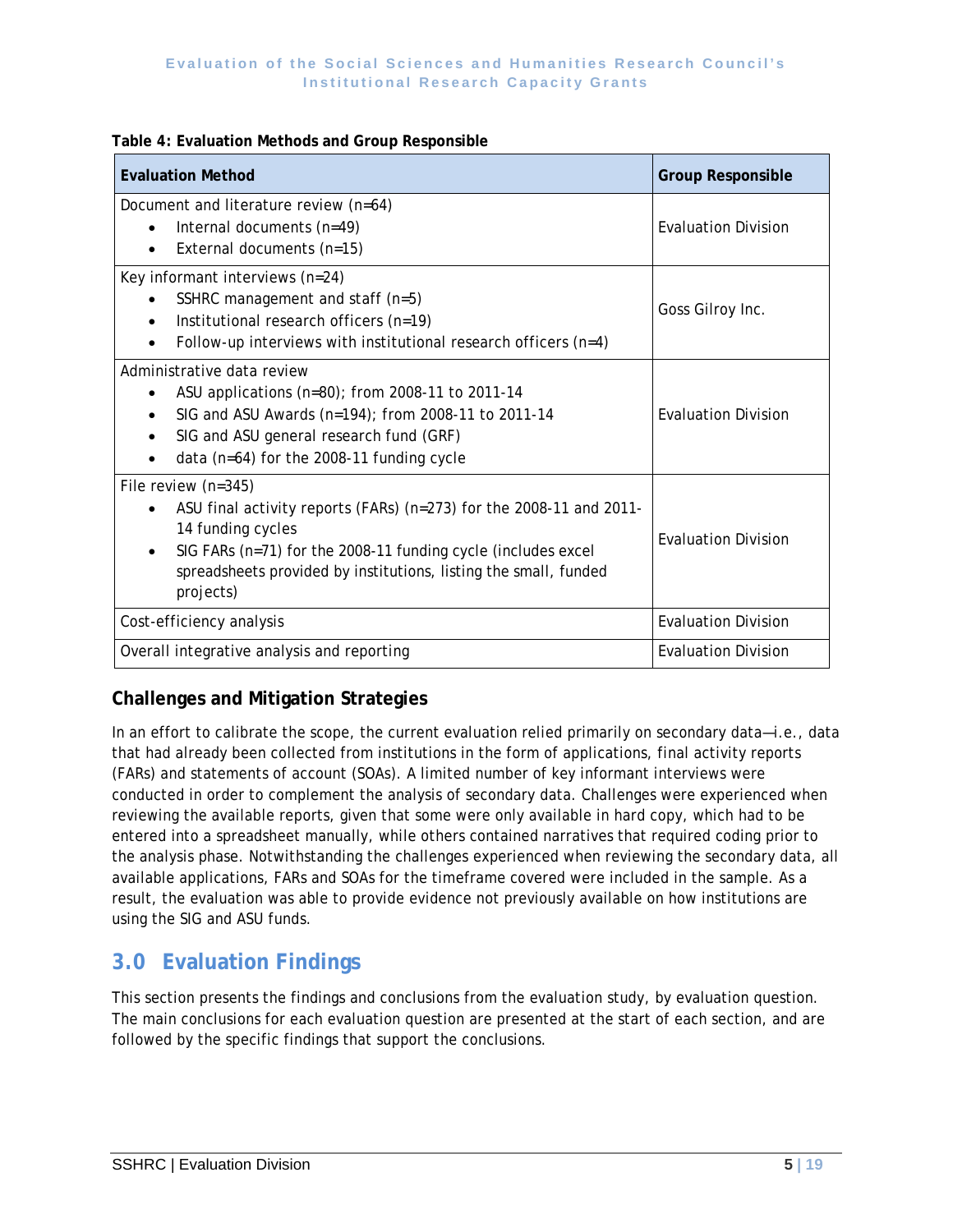## **3.1 Relevance (EQ1): To what extent do SIG and ASU funding opportunities continue to address a demonstrable need and are responsive to the needs of Canadian institutions?**

*Key Findings:* There do not appear to be other funding opportunities that provide funding to institutions to support small-scale research projects in the social sciences and humanities. The SIG and ASU funding opportunities are meeting a specific institutional need by providing flexible institutional grants to support a large number of small-scale research projects. Institutions highlighted that, in the absence of the SIG and ASU funding opportunities, they would be unable to fund the same number of small-scale research projects.

#### **Continued need**

Recent federal budgets have confirmed the federal government's commitment towards supporting social sciences and humanities research, announcing increased funding for SSHRC to support advanced research in the social sciences and humanities. Along with new funding for SSHRC, there have also been changes in the research context both at institutions and at SSHRC. Both research officers and SSHRC management and staff highlighted that additional funding for research in the social sciences and humanities from the federal government has prioritized funding research that involves partnerships. In addition, interview respondents also noted that the success rates are lower in recent years for Insight Grants and Insight Development Grants competitions, compared to for earlier, similar funding opportunities (Standard Research Grants and Research Development Initiatives).

These two main changes in the research context have resulted in limited availability of funding targeted at supporting small-scale research projects in the social sciences and humanities. In fact, all institutional representatives expressed the importance of receiving funding through the SIG and ASU funding opportunities. Various reasons were identified to justify the need for these types of institutional grants. For example, research officers reported that the funds were required in order to support smaller-scale / short-term research projects that do not require large grants; and to provide seed funding to help researchers develop the necessary capacity to become competitive for future SSHRC grants. Furthermore, institutional representatives highlighted that, in the absence of the SIG and ASU funding opportunities, they would be unable to fund the same number of small-scale research projects.

Institutional expenditure information shows that most large and medium institutions are spending the majority of their SIG funds during the three-year funding cycle. However, one-third of small institutions had remaining SIG and ASU funds at the end of the three-year funding cycle. More specifically, the SIG administrative data review showed that 65 per cent of SIG-funded institutions (2008-11) had unspent SIG funds after the three-year grant period. In other words, 47 SIG-funded institutions did not spend, on average, 15 per cent of their total awarded amount by the end of the grant period. This amounted to just over \$2 million for the 2008-11 funding cycle. It is interesting to note that small SIG-funded institutions had the largest proportion of unspent funds (39 per cent), compared to the large (13 per cent) and medium (12 per cent) SIG-funded institutions.

The analysis of the ASU expenditures revealed a similar pattern: 77 per cent of ASU-funded institutions had not spent all of their ASU funds by the end of the three-year grant period. This means that 17 (out of 21) ASU-funded institutions did not spend, on average, 29 per cent of the total awarded amount. This amounted to \$409,061 for the 2008-11 funding cycle. The number of ASU applications, along with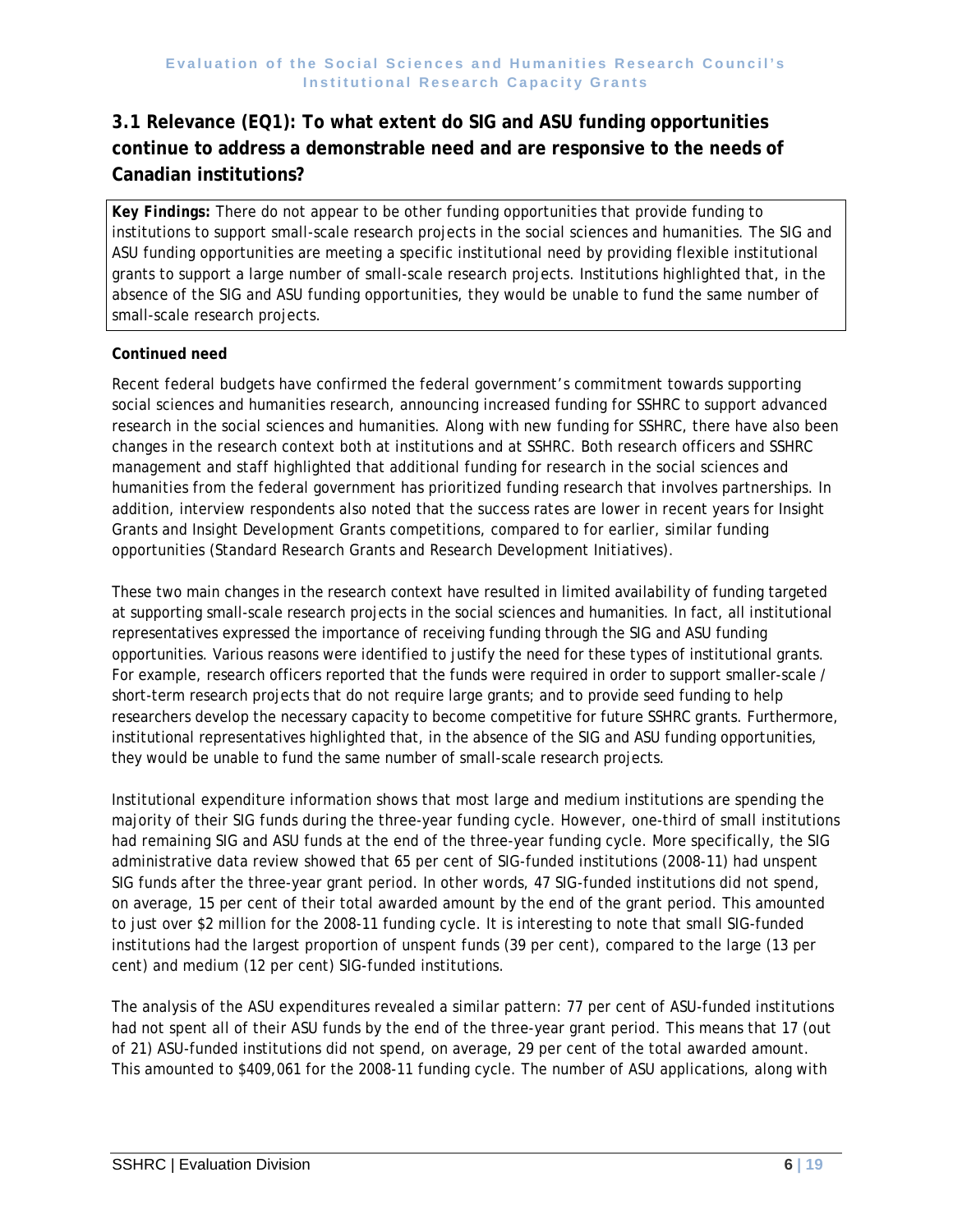the number of awards and funding amounts, remained stable across the two funding cycles (2008-11 and 2011-14).

Given that the evaluation found a strong perceived need on the part of institutions for the SIG and ASU funding opportunities, it was interesting to discover that some institutions (in particular small institutions) are not spending all of the funds within the three-year grant cycle. In an effort to further explore the unspent funds findings, a number of follow-up interviews were conducted with key informants who had previously participated in the initial key informant interviews. Four out of six contacted institutions agreed to participate in a short (10-minute) follow-up phone call. The main objective of the follow-up interviews was to gather specific anecdotal information about why institutions are not spending all of the SIG and ASU funds.

Although only four follow-up interviews were conducted, similar information emerged across the interviews. The competitive process that institutions are required to establish in order to award SIG funds was cited as one of the reasons institutions were unable to spend all of their funds. Their ability to award small seed grants through a competitive process was dependent on the number of applications received, which, in some cases, was insufficient, leaving the institutions with unspent funds. For ASU-funded institutions, two small institutions indicated that they had misjudged the planning process, and were unable to implement the activities outlined in their applications because certain elements ended up not being feasible due to the limited grant funds. It should also be noted that all four institutions indicated that they did not perceive an urgency to spend the funds during the three-year funding cycle, because there are no consequences for not spending the funds.

A number of evaluation findings suggest that the grant amounts that small institutions are receiving through the ASU funding opportunity may not be sufficient to strengthen institutional research capacity in areas identified in the institutions' strategic plans. First, only a portion (15 per cent) of the ASUfunded institutions clearly identified that they used the funds to support their institutions' strategic areas of research. Most frequently, they reported using funds to support small projects where the link between the institutions' strategic research plans and the research funded was not obvious.

Interestingly, the minority of institutions that clearly illustrated that they used the funds to support research in areas of strategic importance tended to report awarding larger grants. In addition, onequarter of ASU-funded institutions reported combining their ASU funds with other sources of funds, in order to provide grants to their researchers. The issue that the amount of ASU funds received by small institutions is too small to address significant institutional needs was identified in the previous evaluation. Therefore, the ASU grant amounts provided to small institutions may not be in line with some of the funding opportunity's expected outcomes.

#### **Similar funding opportunities**

A scan of SSHRC's current suite of funding opportunities found that there are funding opportunities that share some similar objectives to those of SSHRC's institutional research capacity grants. The document review findings noted that SSHRC's Insight Development Grants funding opportunity does share some similarities to the SIG and ASU funding opportunities in terms of objectives. For example, similar to the SIG and ASU funding opportunities, the Insight Development Grants funding opportunity supports shortterm research projects that are in their initial stages, knowledge mobilization activities, and the training of students. Although commonalities were noted between the Insight Development Grants funding opportunity and the two funding opportunities considered in this evaluation, there are some key objectives and design and delivery features of the SIG and ASU funding opportunities that are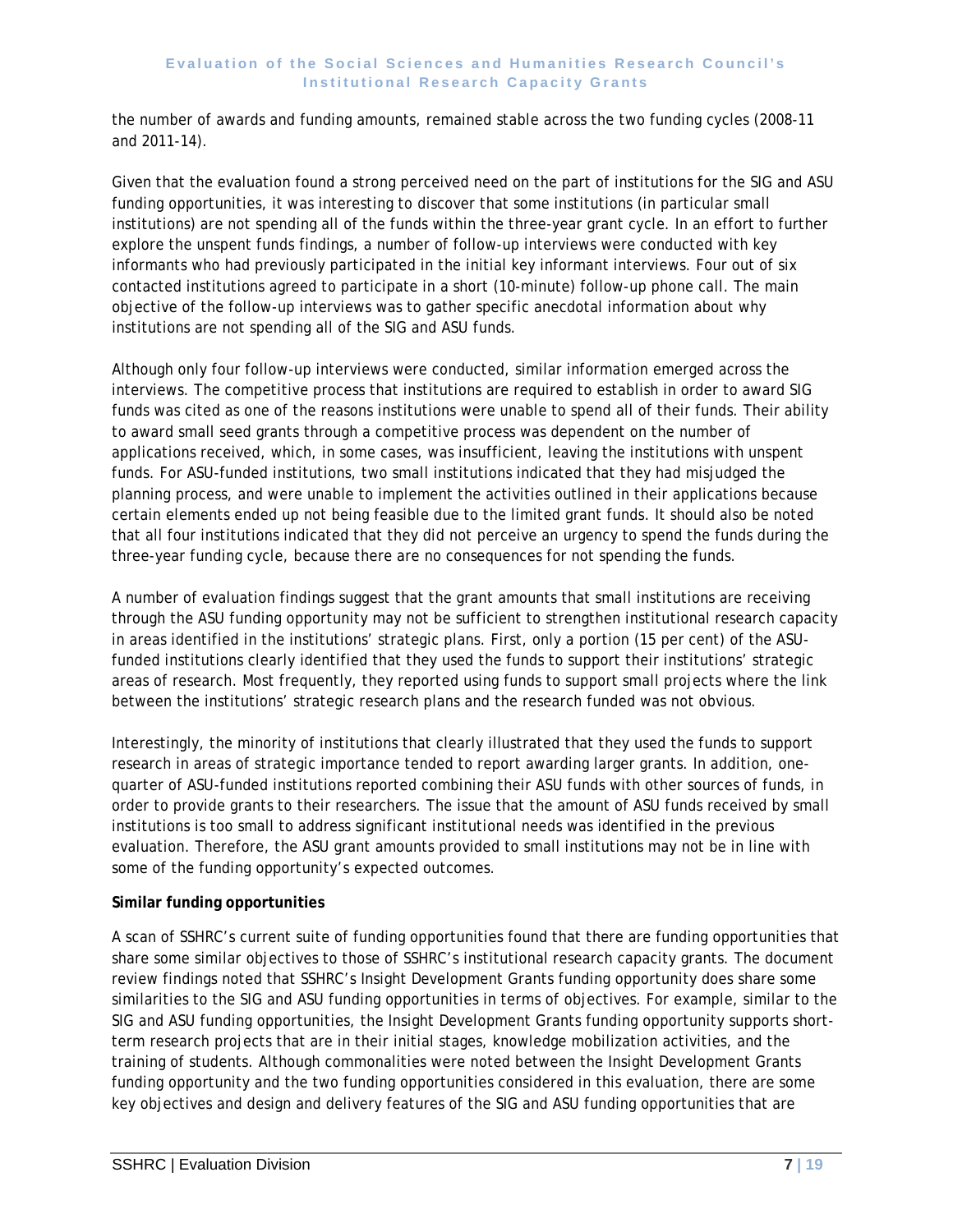different from the Insight Development Grants funding opportunity. These include the institutional nature of the SIG and ASU funding opportunities, which is reflected in the program objectives that indicate that SIG and ASU funds should contribute to developing, strengthening and/or maintaining the social sciences and humanities research capacity at the institution. The ASU funding opportunity objectives also contain an additional component that requires institutions to use the funds to strengthen institutional research capacity in areas identified in the institutions' strategic plans. Since the SIG and ASU funds are awarded to institutions and not individual researchers, the number of smallscale research projects funded by the SIG and ASU funding opportunities is much greater compared to by the Insight Development Grants funding opportunity. Over a three-year period, SIG and ASU funds were used to support 5,615 research-related projects (from 2008-11), whereas Insight Development Grants supported 881 research projects, each for a three-year period (from 2011 and 2013). It should be noted that the average grant size is also much larger for the Insight Development Grants, compared to that for SIG and ASU. Interestingly, all interview respondents indicated that they were not aware of any other funding opportunities that have the same objectives to those of the SIG and ASU funding opportunities—to support small-scale research projects.

## **3.2 Relevance (EQ2): To what extent are SIG and ASU funding opportunities' objectives consistent with the federal government priorities and SSHRC's, and SSHRC's strategic outcomes?**

*Key Findings:* The SIG and ASU funding opportunities are aligned with the federal government's science, technology and innovation strategy and SSHRC's strategic outcomes. However, the fit of the SIG and ASU funding opportunities within SSHRC program architecture is less clear.

#### **Consistency with federal government and SSHRC priorities**

As a federal research funding agency, SSHRC contributes to the Government of Canada's science, technology and innovation (ST&I) strategy, in order to further government priorities in enhancing the economic, social and cultural development of Canada, its communities and its regions. By funding the research projects in the social sciences and humanities, SIG and ASU contribute to the "Knowledge" and "People" pillars of the current ST&I strategy.<sup>[6](#page-11-1)</sup>

Along with other SSHRC funding opportunities, the SIG and ASU opportunities also contribute to the objectives of the Insight program. These include: helping Canadian institutions build knowledge and understanding about people, societies and the world; supporting researchers and students; funding research infrastructure; and providing other resources. The Insight program, together with SSHRC's other two umbrella programs (Talent and Connection),<sup>[7](#page-15-0)</sup> should result in the achievement of SSHRC's "Canada is a world leader in social sciences and humanities research and research training" strategic outcome.

While the documents reviewed support the consistency of the SIG and ASU funding opportunities with the government's and SSHRC's strategic outcomes, SSHRC management and staff expressed differing opinions regarding the extent to which SIG and ASU were consistent with federal government priorities and SSHRC's strategic outcomes. A minority of interviewees indicated that allowing universities the flexibility to support research that has not yet been deemed "excellent" through a merit review process is not consistent with SSHRC's approach to funding research. In addition, this minority of interviewees also indicted that building the capacity of small institutions is not explicitly aligned with

l

<span id="page-15-1"></span><span id="page-15-0"></span>[www.ic.gc.ca/eic/site/icgc.nsf/eng/h\\_07472.html](http://www.ic.gc.ca/eic/site/icgc.nsf/eng/h_07472.html)

<sup>7</sup> [www.sshrc-crsh.gc.ca/funding-financement/index-eng.aspx](http://www.sshrc-crsh.gc.ca/funding-financement/index-eng.aspx)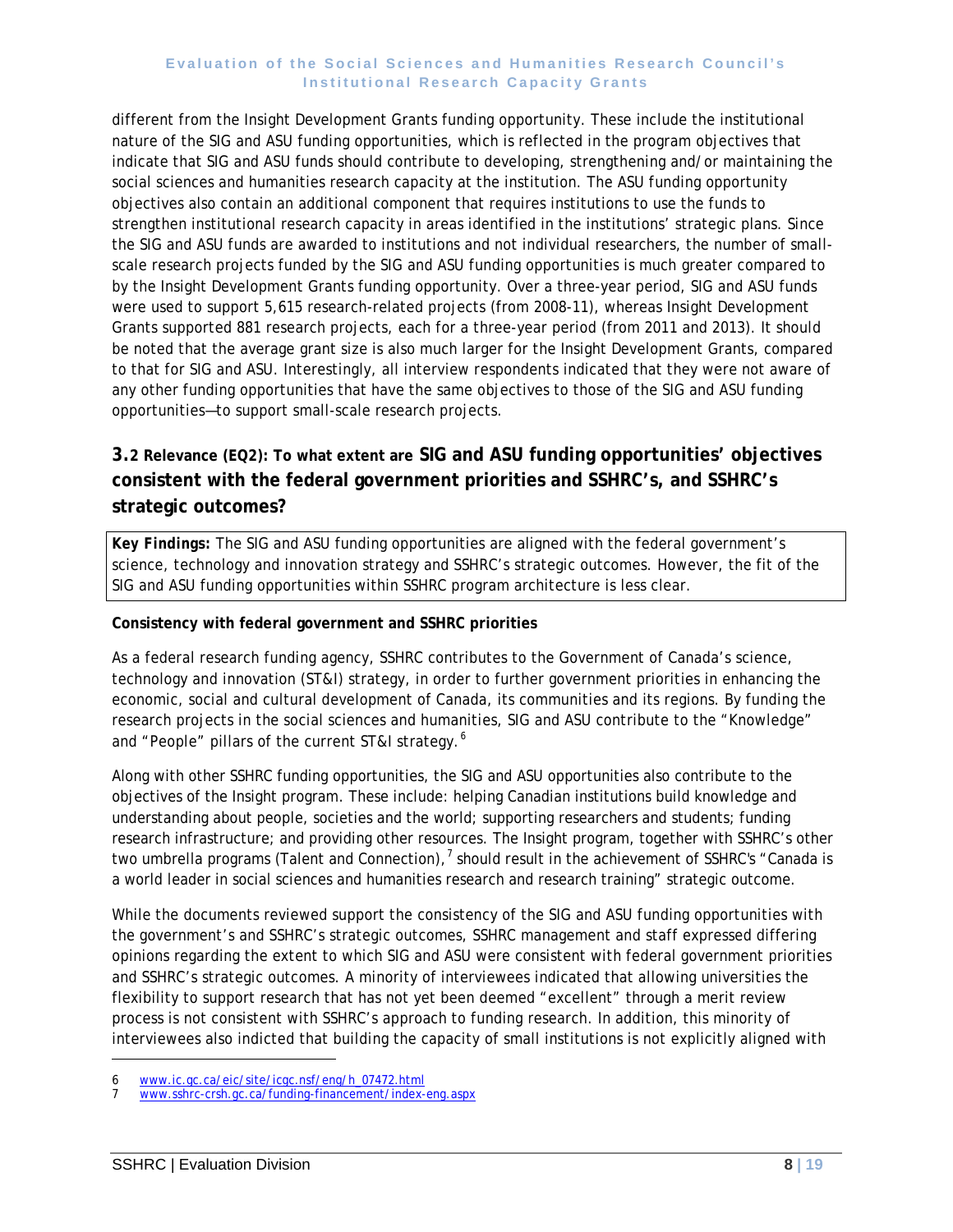SSHRC's objectives. It is important to note, however, that the majority of interviewees felt that SIG and ASU are well aligned with SSHRC's strategic plan and objectives.

#### **Alignment with SSHRC's program architecture**

The findings from the document review noted that the fit of the SIG and ASU funding opportunities within SSHRC's current program architecture is not necessarily clear. In 2010, SSHRC undertook a program architecture renewal, with the goal of reducing complexity and eliminating overlap in program objectives, in order to achieve greater overall program coherence. A number of SSHRC management and staff explained that the focus had been on streamlining SSHRC's larger funding opportunities (i.e., those with larger budgets and higher profiles). Therefore, the SIG and ASU funding opportunities' fit within the new program architecture renewal had not been considered to any great extent. At that time, it was acknowledged that these funding opportunities would be revisited at a later date.

### **3.3 Relevance (EQ3: Is there a role or responsibility for the federal government in delivering SIG and ASU funding opportunities?**

*Key Findings:* The role of the federal government in delivering the SIG and ASU funding opportunities is confirmed.

#### **Role of the federal government**

The 2010 evaluation of the Insight funding opportunities (i.e., Standard Research Grants and Research Development Initiatives) highlighted that the onus of responsibility for funding social sciences and humanities rests mostly with the federal government, because the amount of industry funding for social sciences and humanities researchers is not as large as it is for researchers in the natural sciences, engineering and health. According to a Statistics Canada report, the business enterprise provides almost half of research and development (R&D) funding in Canada; however, the natural sciences and engineering sector accounted for more than 90 per cent of the total R&D expenditures.  $^8$  $^8$ The vast majority of social sciences and humanities research is funded by the federal government and educational institutions. SSHRC program management and institutional representatives agreed that delivering the SIG and ASU funding opportunities is an appropriate role for the federal government. Institutions confirmed that SSHRC funding (through the SIG and ASU funding opportunities) is the main source of funding for small-scale social sciences and humanities research projects at their institutions. From the SIG and ASU file review, it is clear that institutions are using the SIG and ASU funds to support small-scale social sciences and humanities research projects.

### **3.4 Performance (EQ4): What contributions have SIG and ASU funding opportunities made to the achievement of outcomes?**

*Key Findings:* Institutions are using SIG and ASU funds to support a large number of small-scale research projects in a variety of social sciences and humanities disciplines at Canadian institutions. In particular, the SIG and ASU funding opportunities are supporting mostly early and mid-career researchers in the creation and the dissemination of knowledge, while contributing to the training of students and postdoctoral researchers in the social sciences and humanities. There is only limited anecdotal evidence that the SIG and ASU funding opportunities are contributing to developing,

l

<span id="page-16-0"></span><sup>8.</sup> Statistics Canada (2014). Gross Domestic Expenditures on Research and Development in Canada (GERD), the Provinces and Territories. Ottawa: ON. Retrieved from: www.statcan.gc.ca/pub/88-221-x/88-221-x2014001-eng.htm.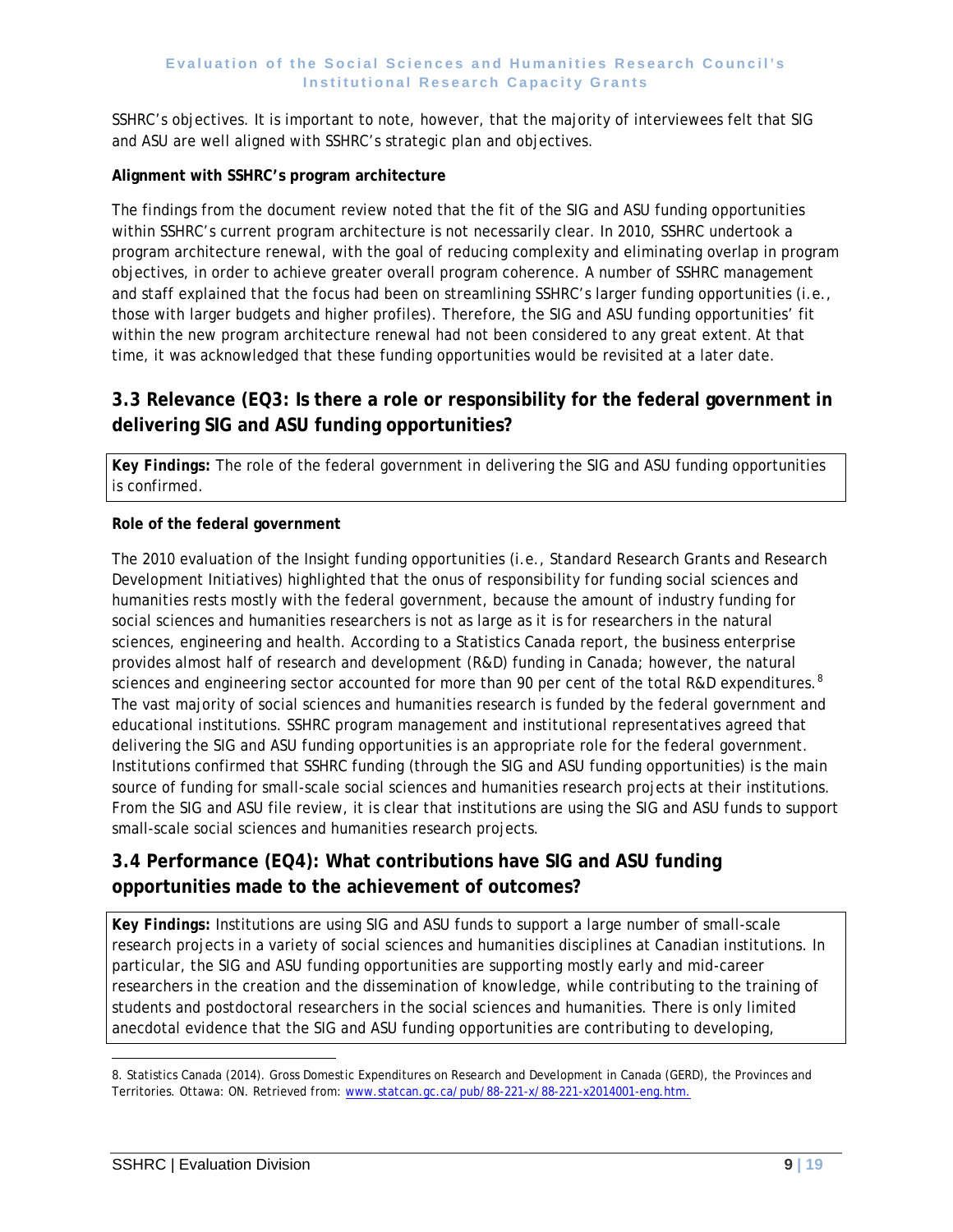maintaining or strengthening research capacity at institutions (for SIG and ASU) and in areas of importance identified in institutions' strategic plans (for ASU only).

#### **Research knowledge is produced and mobilized**

The evaluation findings confirm that both SIG and ASU funds are being used by institutions to support small-scale research projects through research awards, travel grants, salaries for students, and other research-related project expenses. The proportions identified in the institutions' SOAs are slightly different for the two funding opportunities (see Table 5).

|                                                    | <b>SSHRC Institutional Grants</b> |     | <b>ASU</b>  |      |  |
|----------------------------------------------------|-----------------------------------|-----|-------------|------|--|
| Expense                                            | \$ millions                       | %   | \$ millions | %    |  |
| Research Awards to Faculty                         | 14.7                              | 56  | 0.822       |      |  |
| <b>Travel Awards</b>                               | 6.6                               | 25  | 0.670       | 25   |  |
| Salaries for Students                              |                                   | 8   | 0.349       | 13   |  |
| Other Expenditures (materials,<br>workshops, etc.) | 2.5                               | 11  | 0.700       | 28   |  |
| Total                                              | 25.8                              | 100 | 2.541       | 100% |  |

#### **Table 5: SSHRC Institutional Grants and Aid to Small Universities Expenses, as Reported by Institutions**

It is important to note that both SIG and ASU-funded institutions reported combining multiple sources of funding (SIG, ASU and GRF) to cover the expenses reported in the SOAs. For SIG-funded institutions, approximately 82 per cent of the total expenditures were covered by a combination of SIG, ASU and GRF funds. For ASU-funded institutions, approximately 42 per cent of the total reported expenditures were covered by a combination of SIG, ASU and GRF funds. It is interesting to note that this does not align with the findings from the interviews; when interview respondents were asked whether or not they combine SIG and ASU funds, they indicated that they rarely do.

The evaluation findings confirmed that institutions are spending SIG funds on supporting research to conduct small-scale research projects. The file review revealed that from 2008 to 2011 the funded institutions used SIG funds to support 5,342 small-scale projects in various social sciences and humanities disciplines (see Table 6). Further analyses showed that the average grant amount per funded small-scale project was \$2,590 (with a minimum of \$50, and maximum of \$67,500). The ASU file review also found that the funded institutions supported 273 small-scale projects during the two funding cycles. Given the differences in program design elements, it is not surprising that the average grant amount for an ASU-funded small-scale project was higher than for SIG (\$11,725, with a minimum of \$460 and maximum of \$90,000).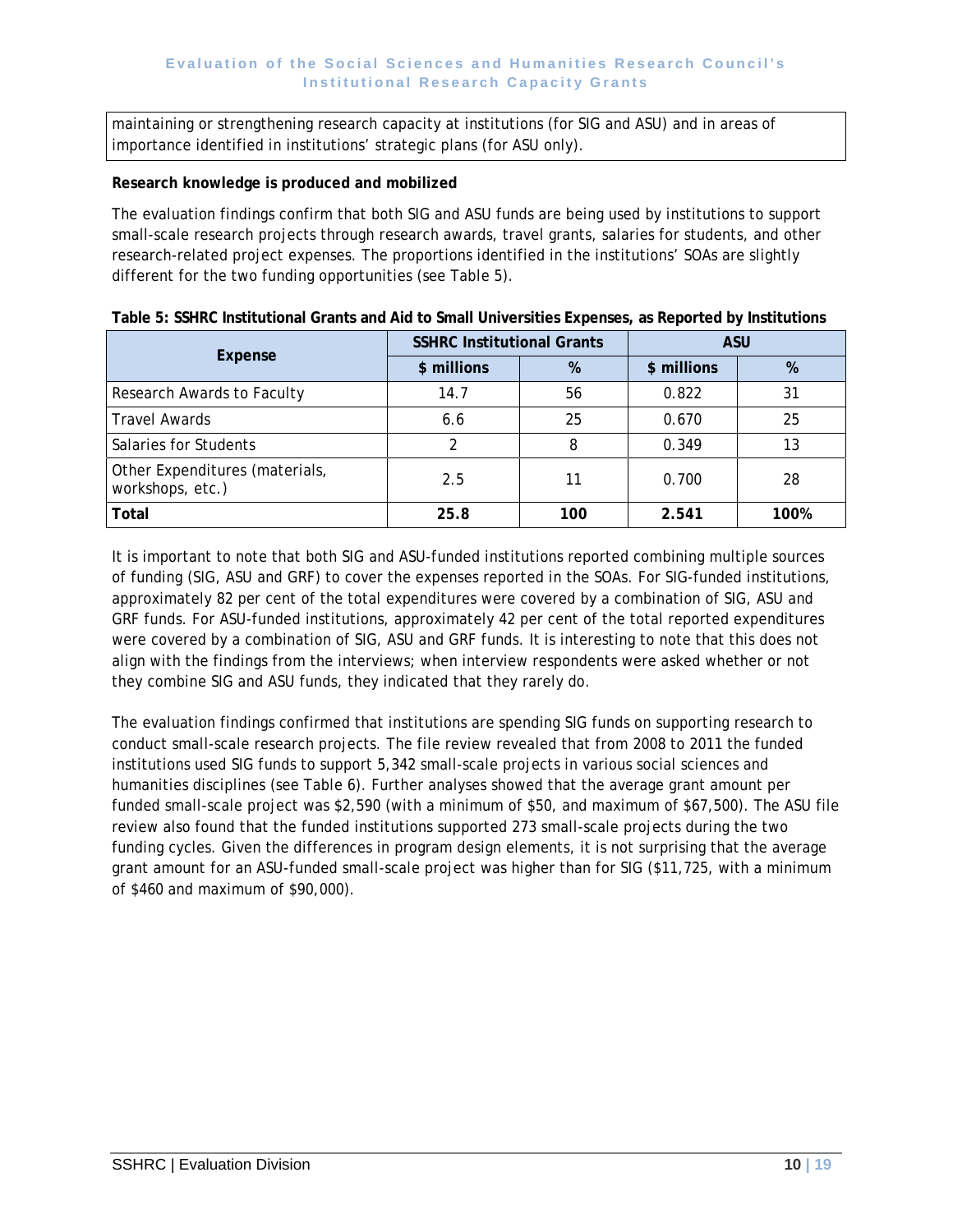| Funding                                 |                                    | 2008-11  | 2011-14       | Total $#$ of      |          |
|-----------------------------------------|------------------------------------|----------|---------------|-------------------|----------|
| opportunity                             | Average<br># of Projects<br>amount |          | # of Projects | Average<br>amount | Projects |
| <b>SSHRC</b><br>Institutional<br>Grants | 5,342                              | \$2,590  | $\star$       | $\star$           | 5,342    |
| Aid to Small<br><b>Universities</b>     | 153                                | \$11,510 | 120           | \$11,898          | 273      |

**Table 6: Total Number of SSHRC Institutional Grant- and Aid to Small Universities-Funded Projects, by Funding Cycle**

Source: SIG and ASU Evaluation: File Review.

\* SIG FARs from 2011-14 grants were not available at the time of data collection, since institutions were given a one-year extension.

The review of the FARs revealed that slightly more researchers in the social sciences, as compared to in the humanities, received SIG and/or ASU funding for small-scale research projects during the two funding cycles (see Table 7).

| Table 7: Funded Faculty, by Discipline, for the SSHRC Institutional Grants and Aid to Small |  |  |  |
|---------------------------------------------------------------------------------------------|--|--|--|
| Universities Funding Opportunities                                                          |  |  |  |

| Main Discipline*  | SIG (2008-11) |     | ASU (2008-14) |     |  |
|-------------------|---------------|-----|---------------|-----|--|
|                   | # of Faculty  | %   | # of Faculty  | %   |  |
| Social Sciences   | 1,877         | 52  | 113           | 53  |  |
| Humanities        | 1,692         |     | 80            | 38  |  |
| Interdisciplinary | 12            | 0.3 | 20            |     |  |
| Total             | 3,581         | 100 | 213           | 100 |  |

Source: SIG and ASU Evaluation: File Review.

Not all subprojects identified discipline.

The Association of Universities and Colleges of Canada's study of faculty in higher education reported that, of the 40,800 full-time faculty employed at Canadian universities, "Social sciences (including education) account for the largest share of full-time faculty with almost 14,200 faculty members. There are approximately 8,100 in the humanities (including arts)."<sup>[9](#page-16-0)</sup>

Despite the similarity in the number of researchers funded in each discipline (1,877 faculty members in social sciences versus 1,692 faculty members in humanities), the SIG funding opportunity supported a higher proportion of humanities faculty (21 per cent) compared to social sciences faculty (13 per cent).

The file review analysis also determined that almost one-quarter of SIG-funded projects involved the dissemination of research-related products (23 per cent). The SIG FAR does not require institutions to provide further information on the types of dissemination activities undertaken. Additional information is requested in the ASU FAR; a review of this information found that researchers spent ASU funds on the

l

<span id="page-18-0"></span><sup>9</sup> The Association of Universities and Colleges of Canada (2007). *Trends in higher education—Volume 2: Faculty*. Ottawa, ON, p. 4.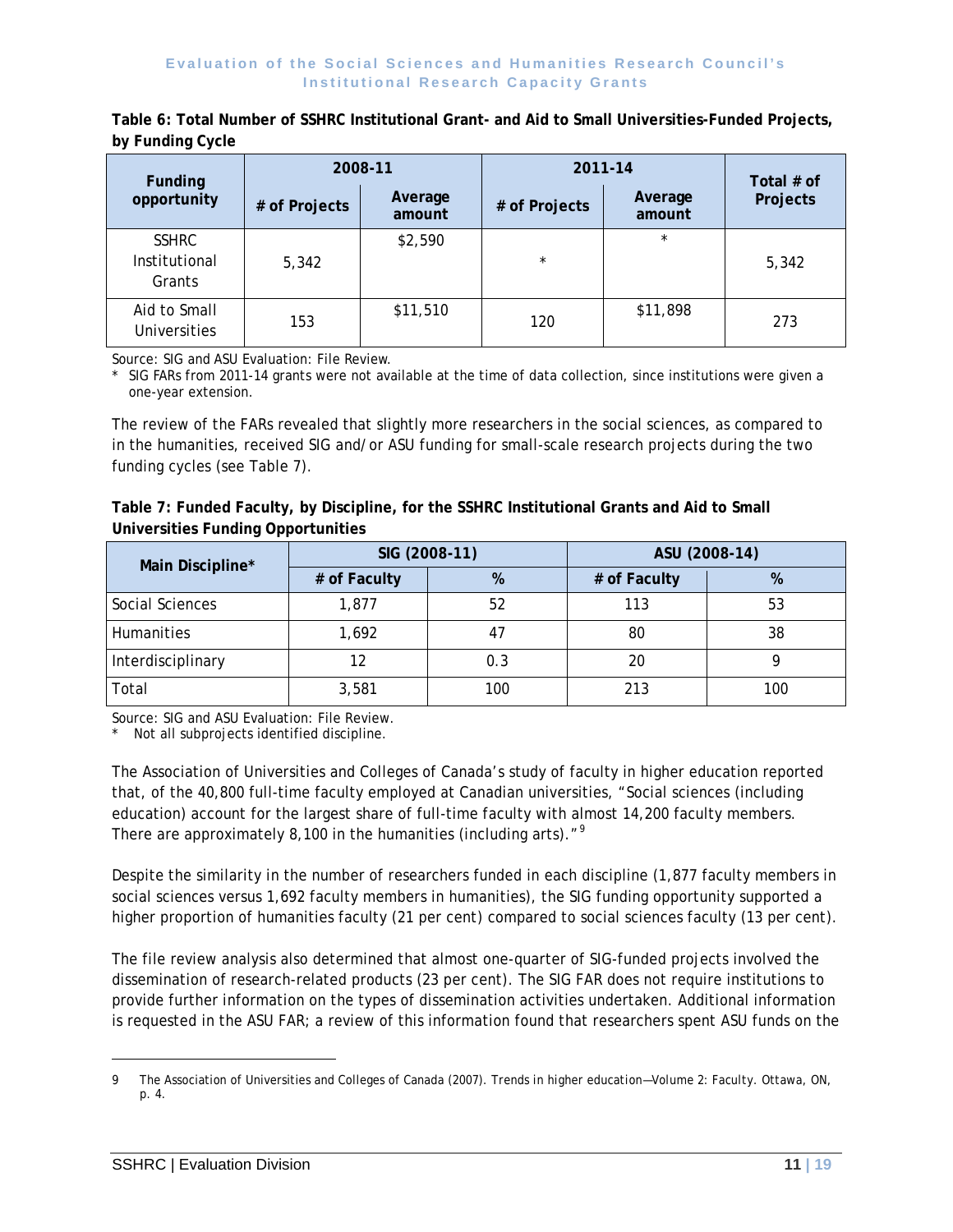following dissemination activities: presentations (26 per cent), publications (24 per cent) and conferences (12 per cent).

#### **Development of research capacity**

For the purposes of the current evaluation study, the development of research capacity was assessed by calculating the numbers and descriptions of researchers supported (e.g., rank and field of study) and the numbers of students and postdoctoral researchers trained. In addition, both the key informant interview data and the information provided in the FARs were analyzed to gather information on institutions' perceptions of the SIG and ASU funding's impact on the development of research capacity at their institutions. It is important to note that research capacity in the context of SIG and ASU funding is not defined in the program literature, and a definition of research capacity is not provided to institutions when they complete the FARs.

Based on the file review analysis, the ranks of the professors supported through the SIG and ASU funding opportunities were: assistant professors (1,433, or 40 per cent), followed by associate professors (1,253, or 35 per cent), and full professors (895, or 25 per cent). This is not surprising, given that the file review and the key informant interviews found that most institutions were using the funds to provide seed grants for researchers, and such funding would be more relevant for professors at the assistant or associate level.

As part of their small-scale project grants, researchers also supported students, postdoctoral researchers and other research personnel. This is evidenced by information collected in the SOAs and the FARs. For ASU, there were 580 students, postdoctoral researchers and other research personnel supported from 2008-11 to 2011-14 (see Table 8). On average, this is 290 students and postdoctoral researchers for each of the two funding cycles. Institutions provided \$670,000 in salaries to students, postdoctoral researchers and nonstudents over the two funding cycles.

The amount spent on students, postdoctoral researchers and nonstudents increased by 17 per cent between the two funding cycles (2008-11 and 2011-14). This is likely due to an increase in student salaries. Given that ASU funds small institutions, it is not surprising that the majority of the funds for student salaries were provided to bachelor's and master's students (59 per cent).

The SIG file review showed that institutions spent \$2 million on student salaries for the two funding cycles, 2008-11 and 2011-14. This amount increased by 19 per cent from the 2008-11 to the 2011-14 funding cycles. Medium and large institutions spent most of their funds on master's students, whereas small institutions funded mostly undergraduate students.

| Funding<br>Opportunity                  | Undergraduate |    | Master's |    | Doctoral |    | Postdoctoral<br><b>Researchers</b> |   | <b>Nonstudents</b> |    | <b>Total</b> |
|-----------------------------------------|---------------|----|----------|----|----------|----|------------------------------------|---|--------------------|----|--------------|
|                                         | #             | %  | #        | %  | #        | %  | #                                  | % | #                  | %  | #            |
| <b>SSHRC</b><br>Institutional<br>Grants | $\star$       | 23 | $\star$  | 40 | $\star$  | 14 | $\star$                            | 2 | $\star$            | 19 | $\star$      |
| Aid to Small<br>Universities            | 287           | 49 | 183      | 32 | 60       | 10 | 35                                 | 3 | 15                 | 6  | 580          |

**Table 8: Proportion of Students Funded, by Level of Study**

\*Institutions are not asked to include the number of students supported by SIG in the FARs.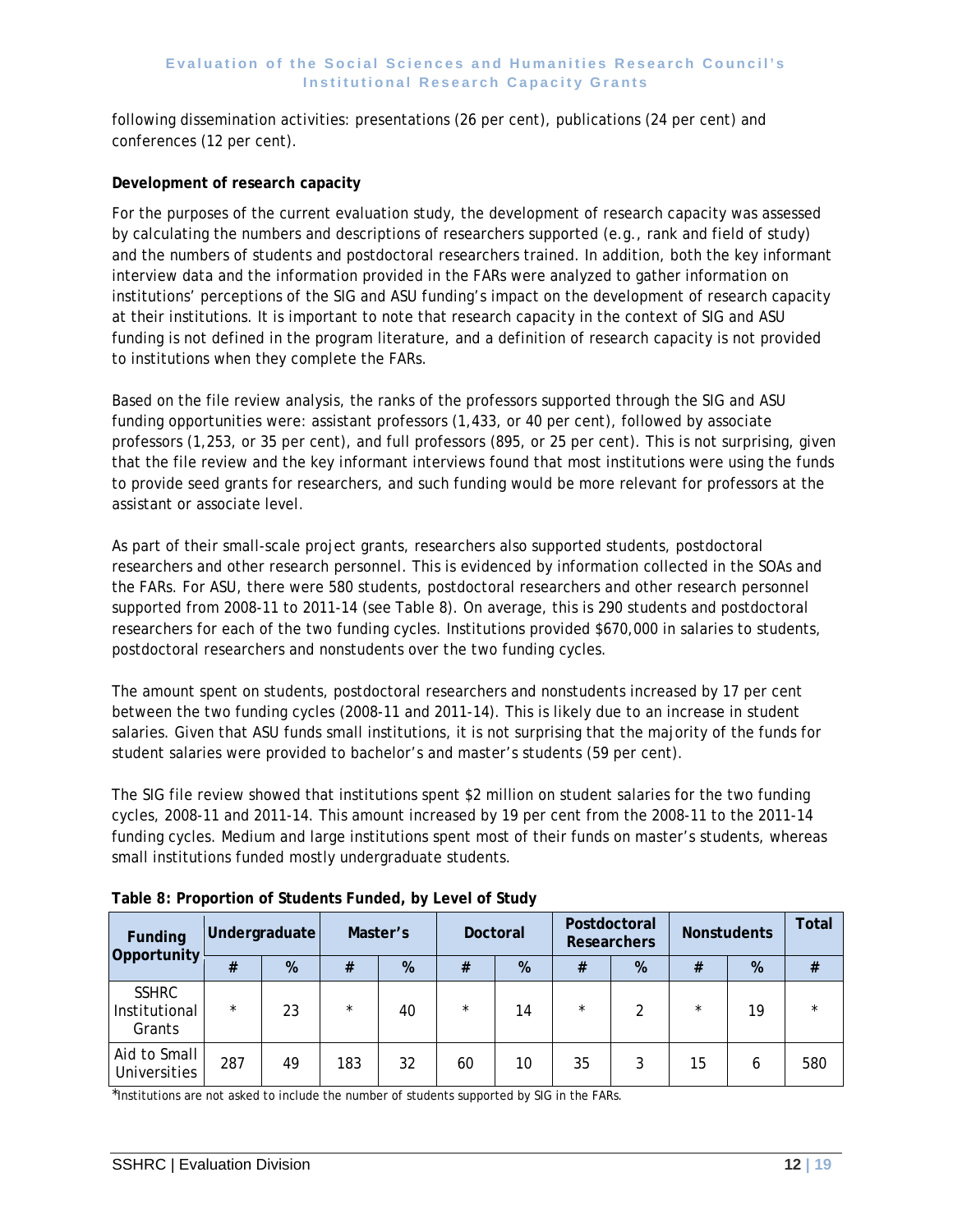In the SIG FARs, institutions are asked to provide a short narrative indicating how the SIG funds have contributed to their institution's global research strategy. Theses narratives were reviewed and qualitatively coded into six categories. The categories, along with the proportion of institutions that identified each category, are listed in Table 9.

| Category                                                         | % of Institutions |
|------------------------------------------------------------------|-------------------|
| Contributing to enhancing researchers' future grant applications | 80                |
| Developing research collaborations                               | 68                |
| Initiating a research program                                    | 65                |
| Developing innovative research areas                             | 27                |
| Developing specific research expertise                           | 15                |
| Promoting a culture of research                                  | 14                |

| Table 9: Categories of Contribution for the SSHRC Institutional Grants Funding Opportunity |  |  |  |
|--------------------------------------------------------------------------------------------|--|--|--|
|                                                                                            |  |  |  |
|                                                                                            |  |  |  |
|                                                                                            |  |  |  |

Source: SIG file review.

\* The total exceeds 100 per cent, as institutions identified more than one category of "contribution."

As expected, the majority of institutions indicated that the funds went towards providing seed funding to their researchers. This corresponds with the information collected when the lists of small-scale funded projects were analyzed. Although institutions reported using the funds to enhance future SSHRC grant applications, we are unable to ascertain whether any future grant applications were successful.

Similar to the SIG FAR, the ASU FAR collects narrative information on how the grants have contributed to enhancing funded institutions' research capacity in areas of importance identified in the institutions' strategic plans. From this review of narratives, it was found that approximately 15 per cent of ASU-funded institutions are spending funds on research activities that have a clear alignment with the areas of importance identified in the institutions' strategic plans. This includes funding research activities such as creating/developing research centres and/or research programs, international networks of research institutes, research clusters, research partnerships and larger research initiatives. The remaining institutions (85 per cent) describe funding small-scale activities such as short-term research projects, speaker series, dissemination activities, travel, materials and student stipends.

Key informant interviews were conducted in an effort to explore in more depth how the SIG and ASU funds have helped institutions develop, increase or maintain their research capacity. When asked, most research officers responded that SIG and ASU funding has, to a significant or great extent, helped their institution increase its research capacity. When asked to explain this further by providing additional details, four out of 19 SIG-funded institutions reported that researchers who were awarded SIG funds during the last funding period later received a larger SSHRC grant (these four institutions reported a range between 25 and 100 per cent of SIG-funded researchers subsequently receiving a SSHRC grant). Furthermore, one large university had calculated that, for the 2011-14 funding cycle, their institution's SIG funding had a 750 per cent leveraging rate. Finally, some research officers also highlighted the contribution of SIG funding to longer-term outcomes, such as their university getting its first, or adding another, Canada Research Chair.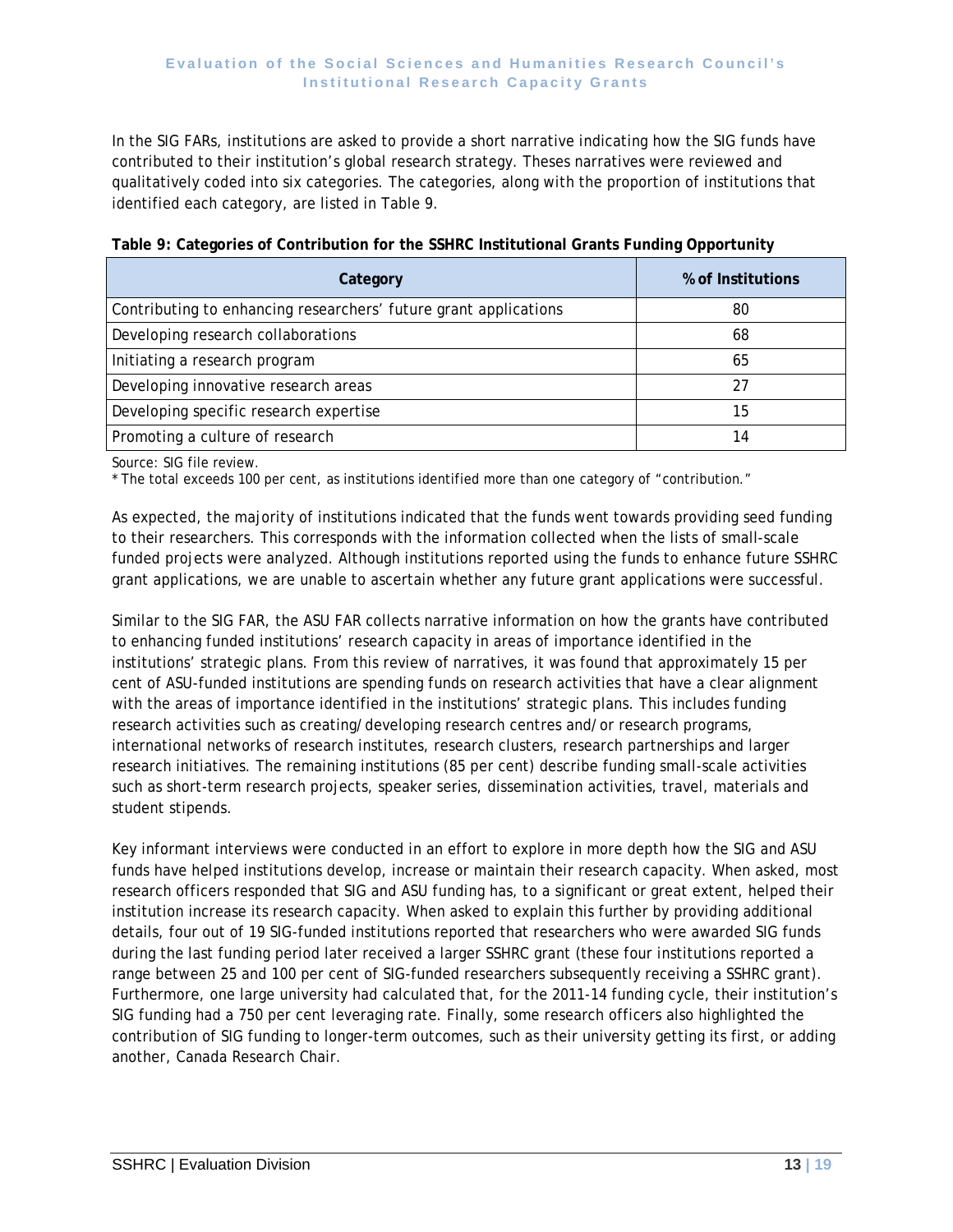### **3.5 Performance (EQ5): To what extent are SIG and ASU funding opportunities cost-efficient?**

*Key Findings:* Both the SIG and ASU funding opportunities are being delivered in a cost-efficient manner. The SIG funding opportunity is more cost-efficient compared to the ASU funding opportunity, due to the differences in how the funding is awarded to institutions (allocation vs. merit review).

#### **Cost-efficiency analysis**

Results from the program-efficiency analysis showed that, overall, both the SIG and ASU funding opportunities are delivered in a cost-efficient manner.<sup>[10](#page-18-0)</sup> The ratios indicated that, on average, it cost 29 cents to deliver \$100 of SIG funding, and \$3 to deliver \$100 of ASU funding, over the two funding cycles. That the SIG funding opportunity is more cost-efficient than the ASU funding opportunity can be explained by the different mechanisms used to award the funding: i.e., an allocation (SIG) vs. an adjudication process (ASU). It is important to note that, for the period under review, the SIG funding opportunity had not yet introduced a merit review process.

Another important caveat is that, since both the SIG and ASU funding opportunities are awarded every three years, the costs associated with delivering the funding opportunities are mostly incurred in the competition year. In non-competition years, the costs associated with delivering the funding opportunities are minimal. As a result, in competition years, the cost-efficiency ratios increase and it costs 46 cents to deliver \$100 of SIG funding, and approximately \$9 to deliver \$100 of ASU funding. Not surprising was the finding that the SIG funding opportunity is more cost-efficient compared to the ASU funding opportunity. This is explained by the differences in how the funding is awarded to institutions (allocation vs. merit review). The cost-efficiency ratios displayed in Table 10 are for six years (two competition cycles).

| <b>SSHRC</b><br><b>Institutional</b><br>Grants                                 | 2008-09     | 2009-10     | 2010-11     | 2011-12     | 2012-13     | 2013-14     |
|--------------------------------------------------------------------------------|-------------|-------------|-------------|-------------|-------------|-------------|
| Total operating<br>expenditures                                                | \$14,278    | \$17,758    | \$23,613    | \$11,629    | \$11,774    | \$11,145    |
| Grant funds<br>awarded                                                         | \$5,188,000 | \$5,188,000 | \$5,188,000 | \$5,184,000 | \$5,185,500 | \$5,183,000 |
| Total program<br>costs                                                         | \$5,202,278 | \$5,205,758 | \$5,211,613 | \$5,195,629 | \$5,197,274 | \$5,194,145 |
| <b>Efficiency ratio</b><br>(% of operations<br>money / grant<br>money)         | 0.28        | 0.34        | 0.46        | 0.22        | 0.23        | 0.22        |
| <b>Efficiency ratio</b><br>(% of operations<br>money / total<br>program costs) | 0.27        | 0.34        | 0.45        | 0.22        | 0.23        | 0.21        |

|  | Table 10: SSHRC Institutional Grants and Aid to Small Universities Program Expenditures, |
|--|------------------------------------------------------------------------------------------|
|  | Administrative Expenditures, and Relative Ratios, for Fiscal Year 2008-09 to 2011-14     |

l

<sup>10.</sup> Analysis based on the methodology prepared by KPMG (2014). *Estimated Monetary Value of Merit Review*. Ottawa: Social Sciences and Humanities Research Council of Canada.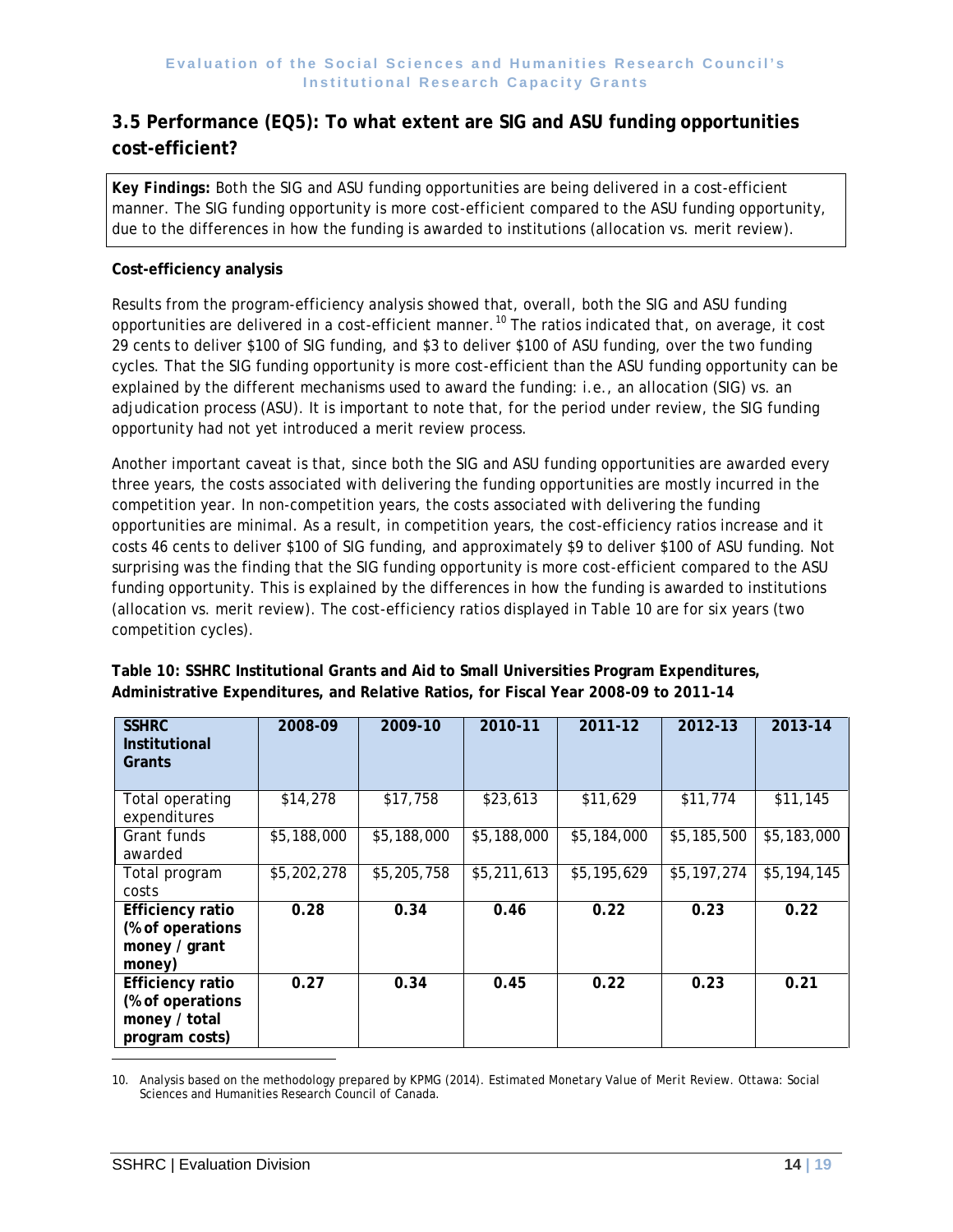| Aid to Small<br>Universities                                                   | 2008-09   | 2009-10   | 2010-11   | 2011-12   | 2012-13   | 2013-14   |
|--------------------------------------------------------------------------------|-----------|-----------|-----------|-----------|-----------|-----------|
| Total operating<br>expenditures                                                | \$242     | \$99      | \$56,385  | \$55      | \$54      | \$52,239  |
| Grant funds<br>awarded                                                         | \$605,208 | \$614,573 | \$615,218 | \$608,939 | \$589,969 | \$580,000 |
| Total program<br>costs                                                         | \$605,450 | \$614,672 | \$671,603 | \$608,994 | \$590,023 | \$632,239 |
| <b>Efficiency ratio</b><br>(% of operations<br>money / grant<br>money)         | 0.04      | 0.02      | 9.17      | 0.01      | 0.01      | 9.01      |
| <b>Efficiency ratio</b><br>(% of operations<br>money / total<br>program costs) | 0.04      | 0.02      | 8.39      | 0.01      | 0.01      | 8.26      |

Source: Source: Financial datasets from Natural Sciences and Engineering Research Council-SSHRC Finance Division and program areas.

Given that the SIG and ASU funding opportunities are SSHRC's only funding opportunities that provide institutional grants for small-scale projects, it was difficult to find an appropriate comparison for the cost-efficiency ratios. Therefore, the funding opportunity chosen for comparison cannot be directly compared to the SIG and ASU funding opportunities; however, it does provide a sense of how the SIG and ASU funding opportunities' cost-efficiency ratios compare to another institutional funding opportunity delivered by SSHRC. For SIG, the Research Support Fund (RSF; formerly the Indirect Costs Program) was chosen because both funding opportunities provide institutional grants that involve an allocation/formula-based calculation to determine the funding each eligible institution will receive. The findings show that SIG is slightly less cost-efficient than the RSF, as it costs 17 cents to deliver each \$100 of RSF funding. While both SIG and the RSF can be considered extremely cost-efficient, it is not surprising that the RSF is more cost-efficient, given that there are significant economies of scale associated with RSF, as RSF program expenditures are roughly \$300 million (compared to \$15 million for the SIG funding opportunity).

### **3.6 Design and Delivery (EQ6): To what extent are the SIG and ASU funding opportunities delivered as planned?**

*Key Findings:* Institutions are mostly satisfied with the tools and guidelines provided by SSHRC. Institutions use varied approaches internally in order to award SIG and ASU funds to researchers; however, it appears that most institutions are not consistently promoting the funds as originating from SSHRC. The current reporting forms for SIG and ASU are not meeting SSHRC's information needs in an efficient way.

#### **Institutional satisfaction with Social Sciences and Humanities Research Council tools and guidelines**

The majority of research officers interviewed indicated that they were satisfied with the tools and guidelines provided by SSHRC for the administration of the SIG and ASU funding opportunities. Overall, they indicated that the guidelines are clear, accessible and easy to follow. When asked, a few institutions suggested some opportunities for improvement, such as: institutions should be asked to report on higher-level outcomes instead of individual transactions; SSHRC should provide the specific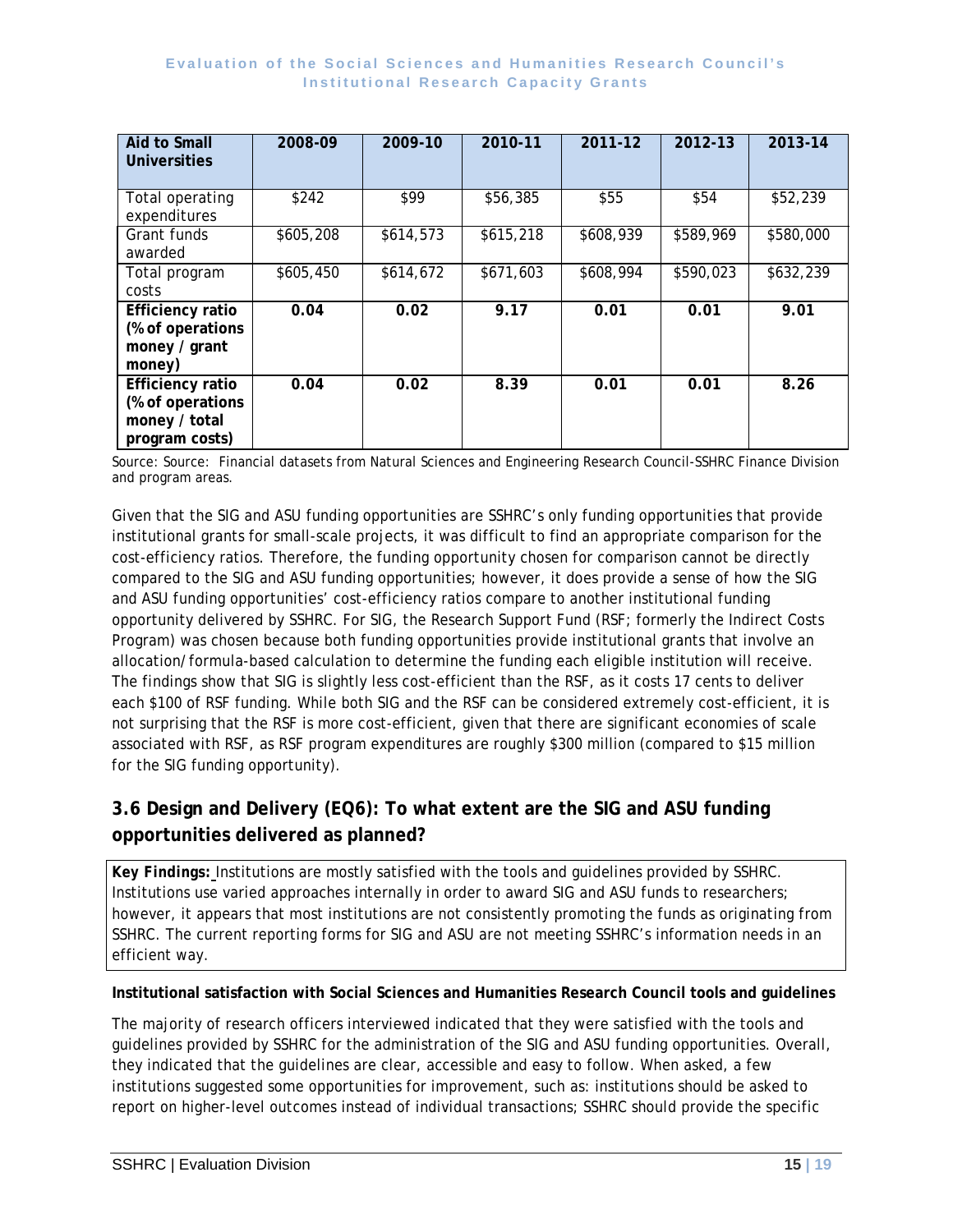list of eligible activities in the funding opportunity description: and SSHRC should clarify the definition of "faculty member." Finally, official language minority community institutions indicated that they were satisfied in their experiences communicating with SSHRC.

#### **Perceptions of adjudication criteria/process at the Social Sciences and Humanities Research Council and institutions**

Research officers at institutions were asked for their opinions regarding SSHRC's adjudication criteria and selection process for the ASU funding opportunity. Overall, research officers were satisfied with SSHRC's ASU selection process. In particular, they expressed that it was well-known and understood and that feedback received regarding unsuccessful proposals was clear and straightforward.

Research officers also identified aspects of their institution's process that they considered most effective, such as having a review process that mirrors SSHRC's, including having a high-quality review committee. They also suggested a few areas for improvement at their institutions, including more consistently applying the award criteria across years, and disbursing funds to researchers more quickly.

#### **SSHRC Institutional Grants and Aid to Small Universities visibility**

Research officers were also asked about the visibility of the SIG and ASU funding opportunities. Research officers and administrators at institutions appear to be well aware of the SIG and ASU funding opportunities. However, since most institutions rename their internal funding opportunities to something other than "SSHRC SIG," it is likely that, in many instances, funded researchers are unaware that they received SSHRC funds. The last evaluation also suggested that the level of awareness of SIG and ASU among researchers (funded and unfunded) varied.

#### **Institutions' grant allocation strategies**

As part of the key informant interviews, research officers were asked to elaborate on how they allocate or award the SIG and ASU grants at their institutions. Almost all those interviewed indicated that they award the SIG and/or ASU funds through their institution's research office; however, a few large institutions indicated that faculties were provided with a portion of the funds, and that deans were responsible for administering the funds within their faculty.

The analysis of the SIG FARs showed that half of the institutions used their own criteria to support the evaluation of proposals (36 institutions, or 51 per cent of the total; slightly higher for large institutions, at 61 per cent). The competitive process that institutions employed to award the SIG funds included calls for proposals and a review committee based on an established set of criteria (59 institutions, or 83 per cent of the total).

In contrast, the review of ASU FARs revealed that approximately half of the institutions (18 institutions, or 45 per cent of the total) allocated the ASU funds directly to their departments. Only one-third of the ASU-funded institutions mentioned establishing a competition-based process (13 institutions, or 33 per cent of the total). Note that the SIG funding opportunity requires that the funds be awarded through a competitive process; however, this is not a requirement for the ASU funding opportunity.

Key informant interviewees commented that, given the large number of small-scale research projects that are funded through the SIG and ASU funding opportunities, it would not make sense, from an efficiency perspective, for SSHRC to adjudicate such a large number of small-scale research proposals.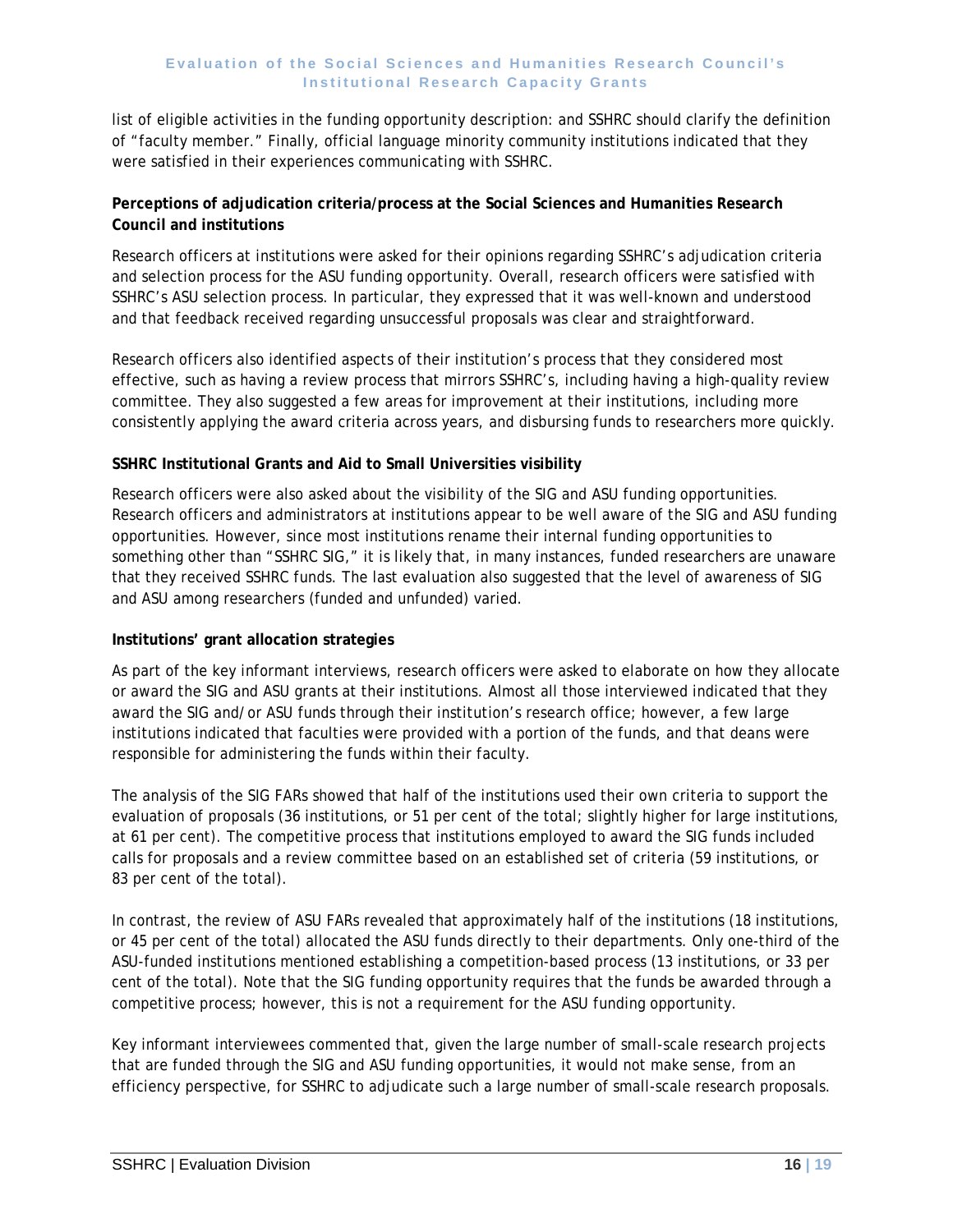#### **Satisfaction with the current delivery model and alternative delivery models**

Research officers were asked to comment on their satisfaction with the current delivery models for the SIG and ASU funding opportunities. They were generally satisfied with the current delivery models, and did not suggest any substantial changes to the funding opportunities. They did, however, take the opportunity to point out the importance of providing institutions with flexibility around how and when to use the funds. When SSHRC management and staff were asked the same questions, differing views emerged regarding how much discretion institutions should have in deciding how and for what purposes to allocate SIG and ASU funds. Overall, respondents indicated satisfaction with the current model; however, the following options for improving the delivery of the SIG and ASU funding opportunities were suggested:

- eliminate the SIG and ASU funding opportunities and roll the funds into the Insight Grants envelope; and
- combine the SIG and ASU funding opportunities into one funding opportunity and implement a formula-based allocation method, weighting the smaller institutions favourably, as done in the RSF.

#### **Quality of information collected in the final activity reports and other data collected by institutions**

Research officers indicated that they had not experienced any major challenges in completing the SIG and ASU applications and FARs. They did, however, speak to the need to improve the relevance of information collected in the FAR templates in a manner that better reflects the objectives and expected outcomes of the funding opportunities. In fact, some research officers, as well as SSHRC management and staff, expressed interest in focusing more on outcome-level data, as opposed to the disaggregated activities-level data currently reported. Most research officers indicated that it is important to balance the benefits of high-quality information with the administrative burden on institutions. The evaluators for the current evaluation noted a need to streamline the reporting tools, to allow for more consistent reporting across funded institutions.

Research officers were also asked to provide information regarding any additional data that they collect for the SIG and/or ASU funding opportunities. About half of the research officers interviewed mentioned that their institution collects information in addition to what is reported in FARs for the funding opportunity. In most of these cases, institutions request reports from researchers who have received SIG funds. These reports require researchers to describe project outcomes in further detail, including instances where they applied for external funding after completing the SIG-funded project. In contrast, research officers at ASU-funded institutions indicated that they did not collect any information in addition to what is provided to SSHRC.

## <span id="page-24-0"></span>**4.0 Conclusions**

Overall, the evaluation confirmed the relevance of SSHRC's institutional research capacity grants, as they appear to be meeting a specific need by providing institutions with funding for small-scale research projects. The evaluation findings do suggest, however, that revisions to the funding opportunities' objectives, and a reconsideration of their fit within SSHRC's program architecture, would improve the relevance of SSHRC's institutional grants.

In terms of performance, the SIG and ASU funding opportunities are contributing to the immediate and intermediate outcomes of SSHRC's Insight program. More specifically, the evaluation findings revealed that institutions are using SIG and ASU funds to support social sciences and humanities researchers in engaging in research and research-related activities and in supporting students and postdoctoral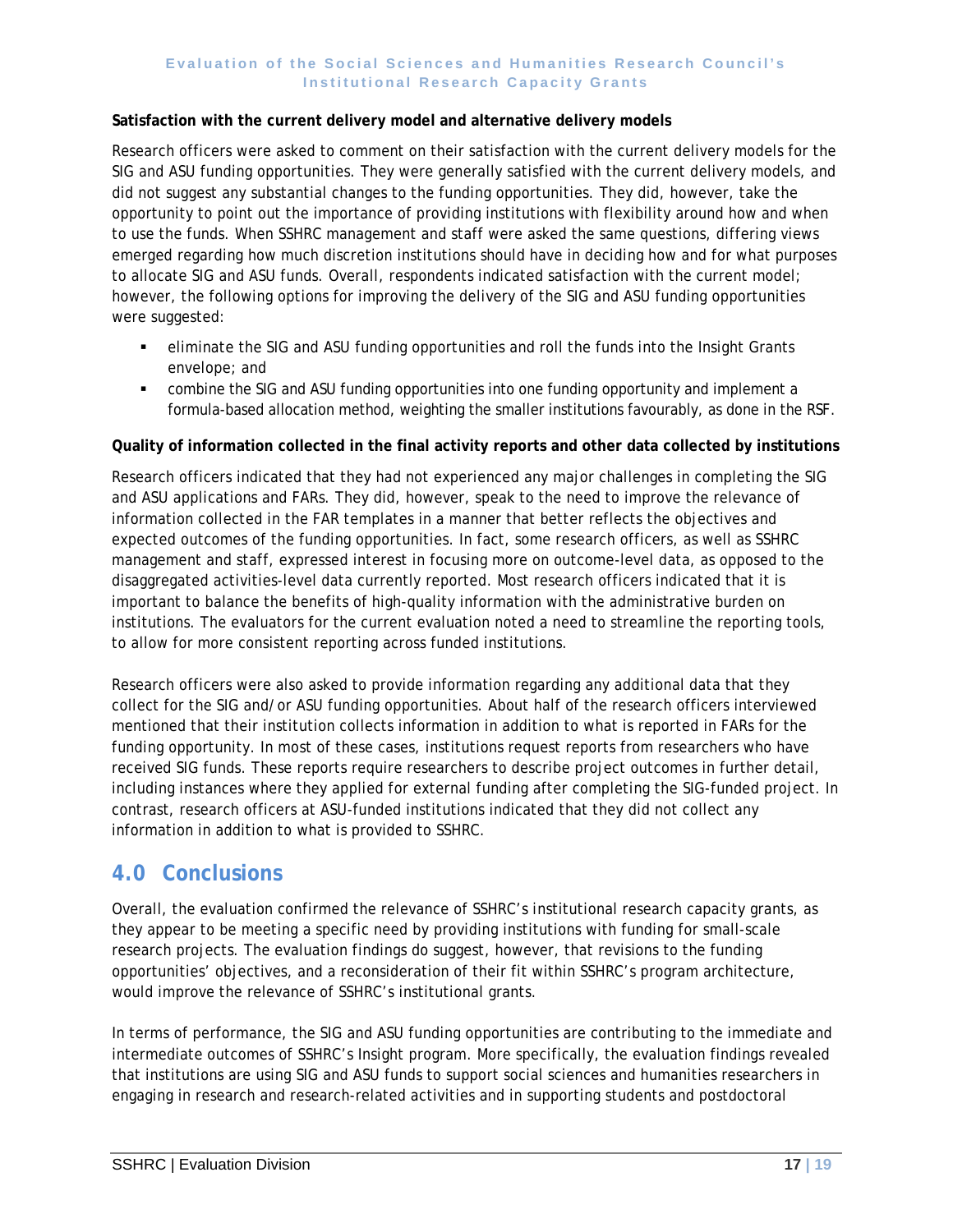researchers engaged in social sciences and humanities research training. In addition, there is evidence that the SIG and ASU funding opportunities are contributing to the Insight program intermediate outcome of producing and mobilizing research knowledge. However, the extent to which the SIG and ASU funding is contributing to developing or strengthening research capacity within postsecondary institutions is less evident.

Finally, the evaluation findings seem to suggest that the relevance and performance of the SIG and ASU funding opportunities could be improved with the implementation of several design and delivery changes, including by clarifying the funding opportunities' objectives, providing increased guidance to institutions regarding the use of the funds, and improving the format and content of the FARs.

## <span id="page-25-0"></span>**5.0 Recommendations**

Based on the findings and conclusions of the current evaluation, and following discussions with the Evaluation Advisory Committee and the Departmental Evaluation Committee, four recommendations are proposed for the evaluation of SSHRC's institutional research capacity grants.

### **Recommendation 1:**

**It is recommended that program management continue to monitor institutions' use of SIG and ASU funds, with particular attention to the amounts that remains unspent after the three-year grant period.**

In addition to monitoring institutions' use of SIG and ASU funds, program management should consider developing and communicating guidelines related to the amount of SIG and ASU funds that can remain unused at the completion of the grant period.

### **Recommendation 2:**

**It is recommended that program management review the objectives of SSHRC's institutional research capacity grants (SIG and ASU), with specific emphasis on defining the current expected result (intermediate outcome) of developing, maintaining or strengthening institutional research capacity.**

SSHRC should examine determining what results it expects institutions to achieve with respect to this intermediate outcome. Consideration should be given to the size of institution and the amount of the award when determining/defining the expected results.

#### **Recommendation 3:**

**It is recommended that program management revise the application and end-of-grant reporting forms currently used for SSHRC's institutional research capacity grants (SIG and ASU).** 

The application forms and reporting forms should be more clearly aligned, so that institutions are able to report systematically on results achieved. The reporting forms should be completed electronically and should request a small number of specific quantitative information from institutions (e.g., number of projects funded, number of students trained, etc.). In addition, open-ended questions should be minimal in the new reporting forms. Once the intermediate outcomes have been defined (see recommendation 1), the reporting forms should contain questions that allow SSHRC to accurately measure the expected results.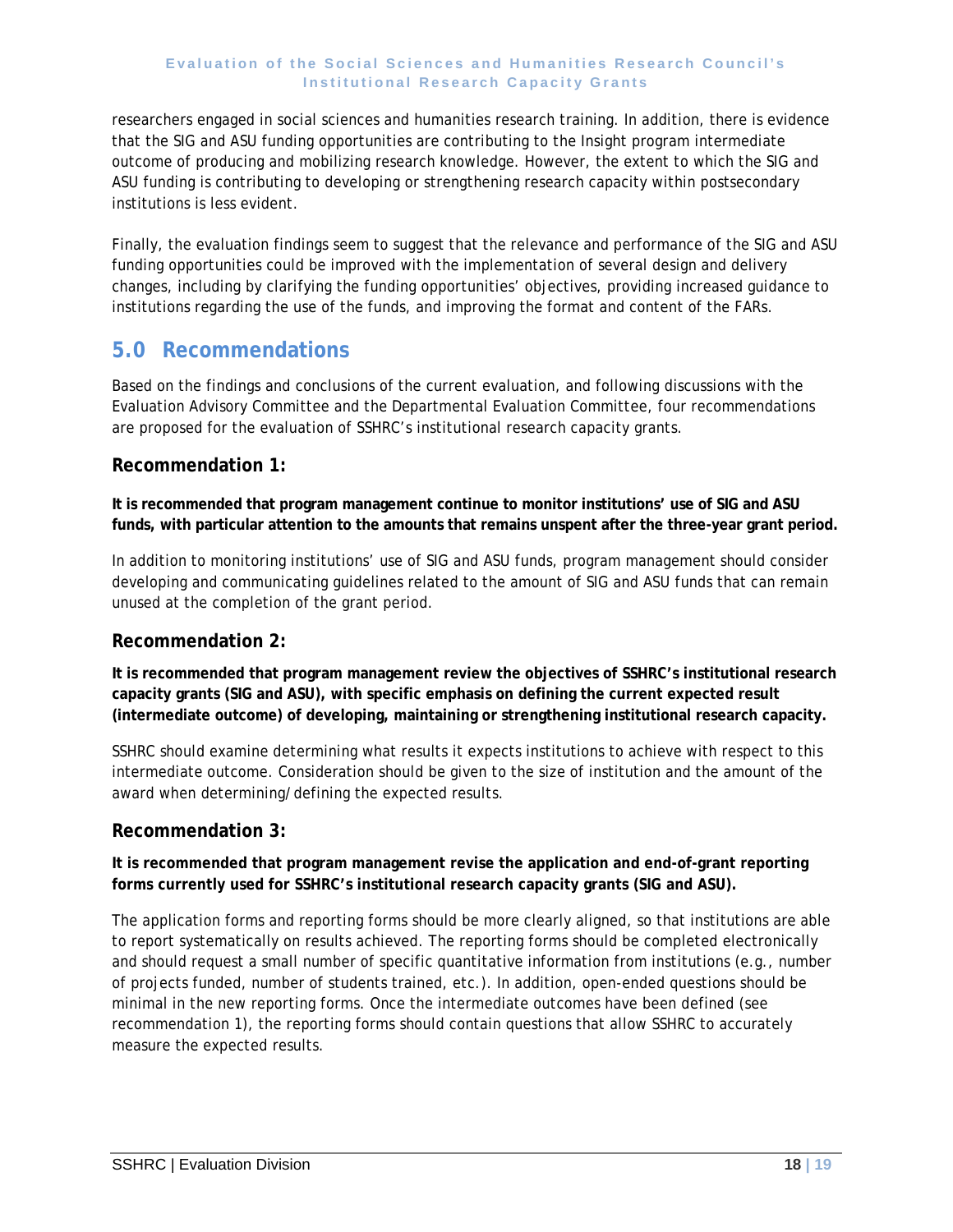#### **Recommendation 4:**

**In line with SSHRC's program architecture renewal exercise, it is recommended that program management consider whether efficiencies could be gained by streamlining and combining the budgets of its two current institutional research capacity grants funding opportunities (SIG and ASU) into one funding opportunity—SSHRC Institutional Grants.** 

Should the funding opportunities be combined, an allocation formula could be developed, such that small institutions would be favoured. Although applications would be required, the adjudication for the new funding opportunity could be similar to the criteria-based merit review recently implemented for SIG, where institutions' proposals are deemed satisfactory or unsatisfactory based on a set of criteria aligned with the funding opportunity's revised objectives/outcomes (see recommendation 1).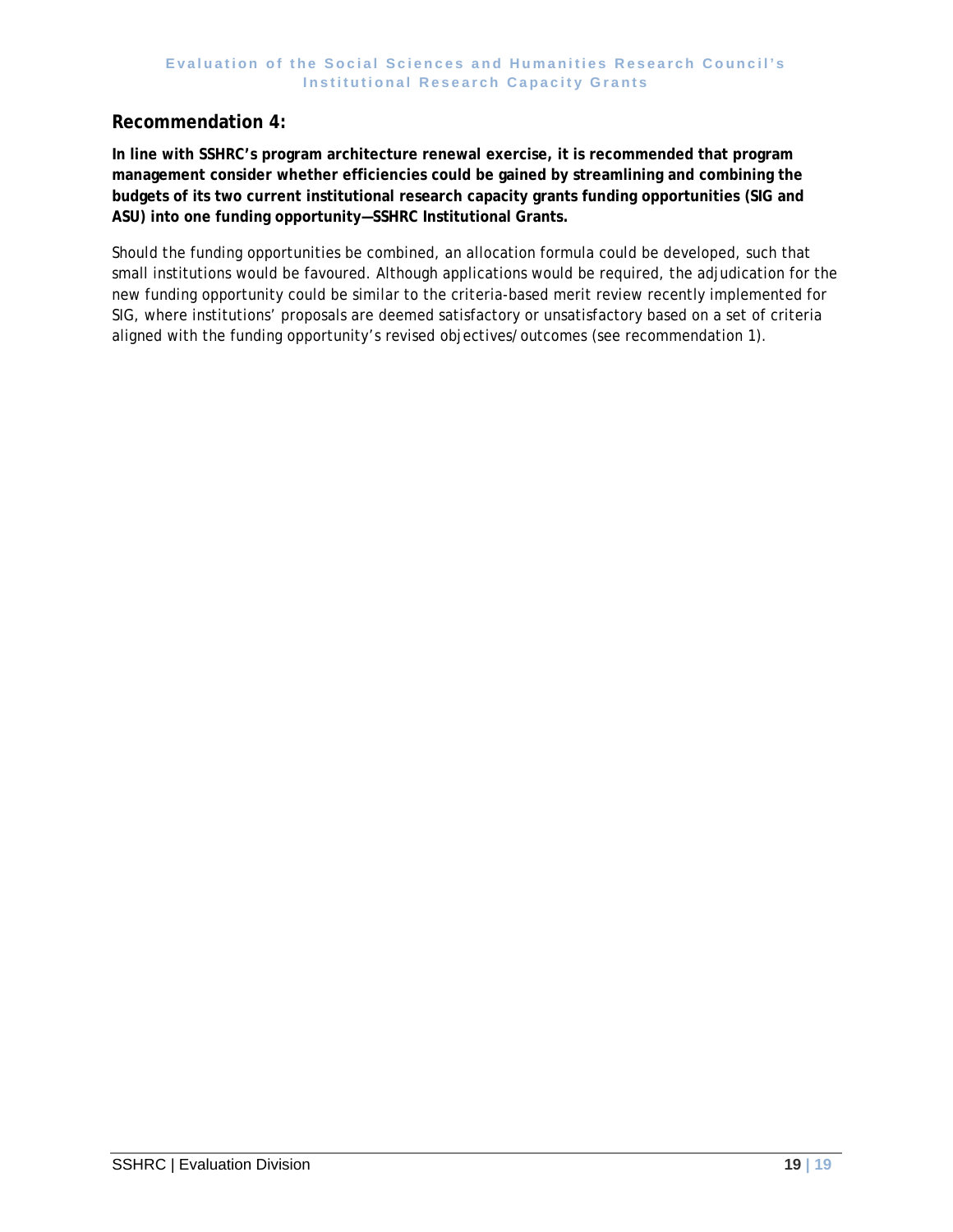# **Appendix A: Evaluation Matrix**

| <b>Issues and Evaluation Questions</b>                                                                                                                                                  | <b>Indicators</b>                                                                                                                                                                                                                                                                                                                     | Source of Data                |                                         |                                |                                        |                                        |                                             |                             |
|-----------------------------------------------------------------------------------------------------------------------------------------------------------------------------------------|---------------------------------------------------------------------------------------------------------------------------------------------------------------------------------------------------------------------------------------------------------------------------------------------------------------------------------------|-------------------------------|-----------------------------------------|--------------------------------|----------------------------------------|----------------------------------------|---------------------------------------------|-----------------------------|
|                                                                                                                                                                                         |                                                                                                                                                                                                                                                                                                                                       | .iterature Review<br>Jocument | Activity<br>Review of<br><b>Reports</b> | Interviews with<br>SSHRC Staff | Research Officers<br>with<br>nterviews | statements of<br>Review of<br>Accounts | Database<br>SSHRC's Datab<br>and Statistics | Cost-Efficiency<br>Analysis |
| Relevance                                                                                                                                                                               |                                                                                                                                                                                                                                                                                                                                       |                               |                                         |                                |                                        |                                        |                                             |                             |
| Issue 1: Continued Need for the Funding Opportunities                                                                                                                                   |                                                                                                                                                                                                                                                                                                                                       |                               |                                         |                                |                                        |                                        |                                             |                             |
| <b>Question 1</b><br>To what extent do SIG and ASU funding<br>opportunities continue to address a<br>demonstrable need and are responsive<br>to the needs of Canadian Institutions?     | 1.1 Description and assessment of the need for SIG and ASU in the<br>current university research context (trends in overall grant funding in<br>the social sciences and humanities, number of applications, number<br>and amount of SIG/ASU grants for the last two funding cycles, and<br>perceptions of stakeholders) (SIG and ASU) | Χ                             |                                         | Χ                              | Χ                                      | Χ                                      |                                             |                             |
|                                                                                                                                                                                         | 1.2 Trend in the number of small institutions (ASU)                                                                                                                                                                                                                                                                                   |                               |                                         |                                |                                        |                                        | Χ                                           |                             |
|                                                                                                                                                                                         | 1.3 Proportion of unspent funds compared to the institutions' GRF, by<br>size of institution (SIG and ASU)                                                                                                                                                                                                                            |                               |                                         |                                |                                        | X                                      | X                                           |                             |
|                                                                                                                                                                                         | 1.4 Evidence of relative importance of SIG and ASU in comparison to<br>other SSHRC and/or external funding opportunities (SIG and ASU)                                                                                                                                                                                                | X                             |                                         | X                              | X                                      |                                        |                                             |                             |
| Issue 2: Alignment with Government Priorities                                                                                                                                           |                                                                                                                                                                                                                                                                                                                                       |                               |                                         |                                |                                        |                                        |                                             |                             |
| Question 2<br>2a. To what extent are SIG and ASU                                                                                                                                        | 2.1 Degree of alignment with federal government priorities, as<br>articulated in recent documents or communications (SIG and ASU)                                                                                                                                                                                                     | X                             |                                         | X                              |                                        |                                        |                                             |                             |
| funding opportunity objectives<br>consistent with the federal government<br>priorities? 2b. To what extent are SIG<br>and ASU objectives consistent with<br>SSHRC's strategic outcomes? | 2.2 Degree of alignment with SSHRC's strategic outcomes (SIG and<br>ASU)                                                                                                                                                                                                                                                              | Χ                             |                                         | Χ                              |                                        |                                        |                                             |                             |
| Issue 3: Alignment with Federal Roles and Responsibilities                                                                                                                              |                                                                                                                                                                                                                                                                                                                                       |                               |                                         |                                |                                        |                                        |                                             |                             |
| Question 3<br>Is there a role or responsibility for the<br>federal government in delivering SIG<br>and ASU funding opportunities?                                                       | 3.1 Evidence that the funding opportunities are consistent with<br>federal roles and responsibilities (SIG and ASU)                                                                                                                                                                                                                   | X                             |                                         | X                              | Χ                                      |                                        |                                             |                             |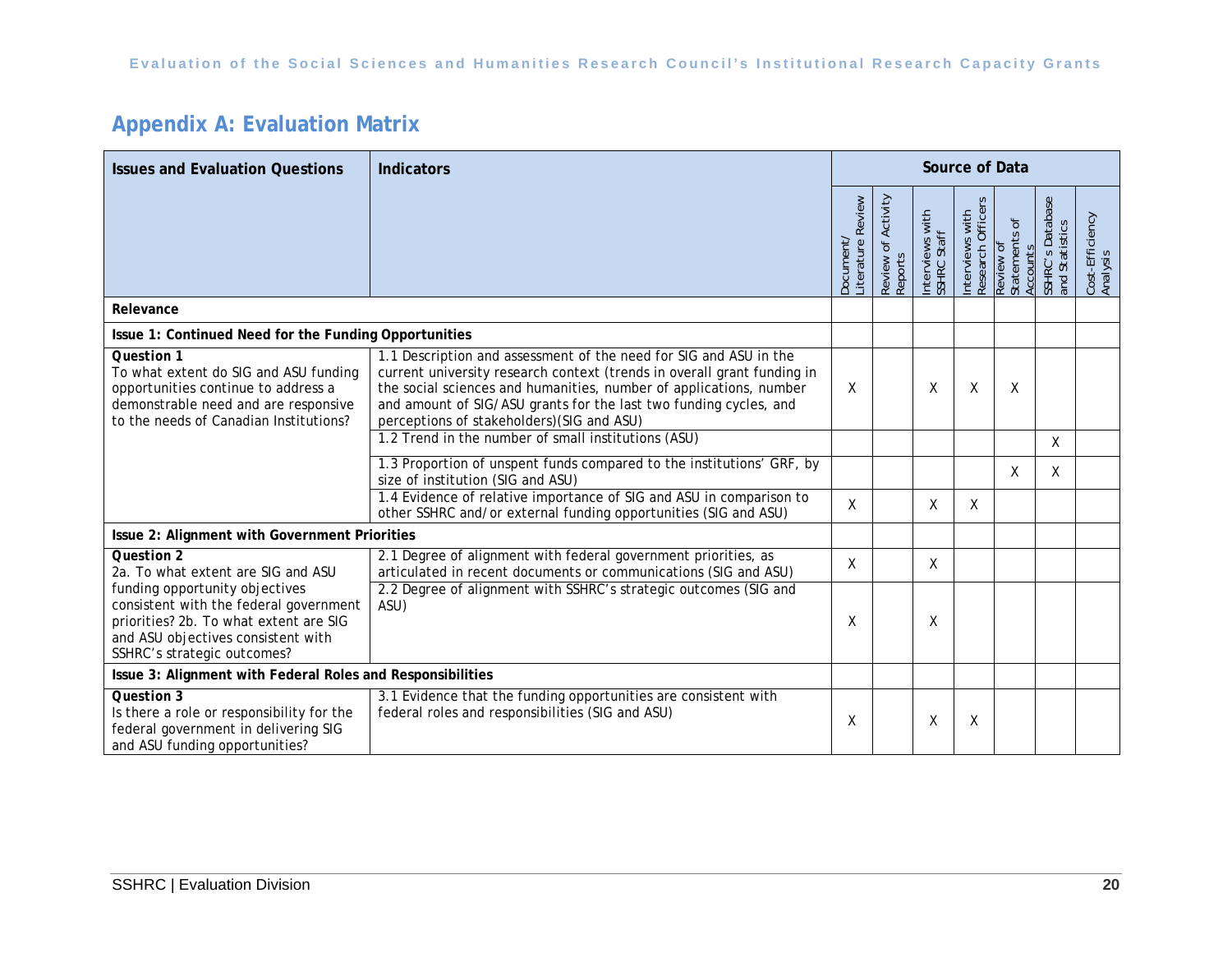| Performance (effectiveness, efficiency and economy)                                                                      |                                                                                                                                                                                                                                                           |              |   |   |   |
|--------------------------------------------------------------------------------------------------------------------------|-----------------------------------------------------------------------------------------------------------------------------------------------------------------------------------------------------------------------------------------------------------|--------------|---|---|---|
| Issue 4: Effectiveness of the Funding Opportunities                                                                      |                                                                                                                                                                                                                                                           |              |   |   |   |
| <b>Question 4</b><br>What contribution have SIG and ASU<br>funding opportunities made to the<br>achievement of outcomes? | 4.1 Assessment of the extent to which research knowledge is<br>produced and mobilized                                                                                                                                                                     |              |   |   |   |
|                                                                                                                          | 4.1.1 Total amount of grant funds allocated to research activities and<br>other expenses (travel, materials and supplies, salaries and stipends,<br>dissemination events, equipment, etc.), by funding opportunity, by<br>competition cycle (SIG and ASU) |              |   | X |   |
|                                                                                                                          | 4.1.2 Total amount of grant funds invested in noneligible areas, by<br>funding opportunity, by competition cycle (SIG and ASU)                                                                                                                            | X            |   | X |   |
|                                                                                                                          | 4.1.3 Total number of research and research-related activities (i.e.,<br>grants and grant amounts) supported by funding cycle (SIG and ASU)                                                                                                               | X            |   |   |   |
|                                                                                                                          | 4.1.4 Evidence that institutions have developed or strengthened<br>research capacity in a particular area of the social sciences and<br>humanities (e.g., researchers refine competencies and skills; number<br>and amount of grants increases) (ASU)     | X            | X |   |   |
|                                                                                                                          | 4.1.5 Total number and types of research activities undertaken using<br>SIG funds that contribute to the institution's global research strategy<br>(SIG)                                                                                                  | X            |   |   |   |
|                                                                                                                          | 4.1.6 Total number and types of research activities supported, by<br>funding cycle (SIG)                                                                                                                                                                  | $\mathsf{X}$ |   |   |   |
|                                                                                                                          | 4.1.7 Total number and types of research contributions (i.e.,<br>dissemination activities), by competition cycle (ASU)                                                                                                                                    | X            |   |   |   |
|                                                                                                                          | 4.2 Assessment of the extent to which social sciences and humanities<br>trainees enhanced their research and knowledge mobilization kills                                                                                                                 |              |   |   |   |
|                                                                                                                          | 4.2.1 Number and types of students and fellows supported (e.g.,<br>undergraduate, masters, doctoral, and postdoctoral by competition<br>cycle) (ASU)                                                                                                      | X            |   |   |   |
|                                                                                                                          | 4.2.2 Total amount of grant funds spent on students (Canadian and<br>foreign, by level of study) and non-student salaries, by funding<br>opportunity, by competition cycle (SIG and ASU)                                                                  |              |   | X |   |
| Issue 5: Demonstration of Efficiency and Economy                                                                         |                                                                                                                                                                                                                                                           |              |   |   |   |
| <b>Question 5</b><br>To what extent are SIG and ASU<br>funding opportunities cost-efficient?                             | 5.1 Ratio of administrative costs to total program expenditures, for<br>SIG and ASU and comparable programs (SIG and ASU)                                                                                                                                 |              |   |   | X |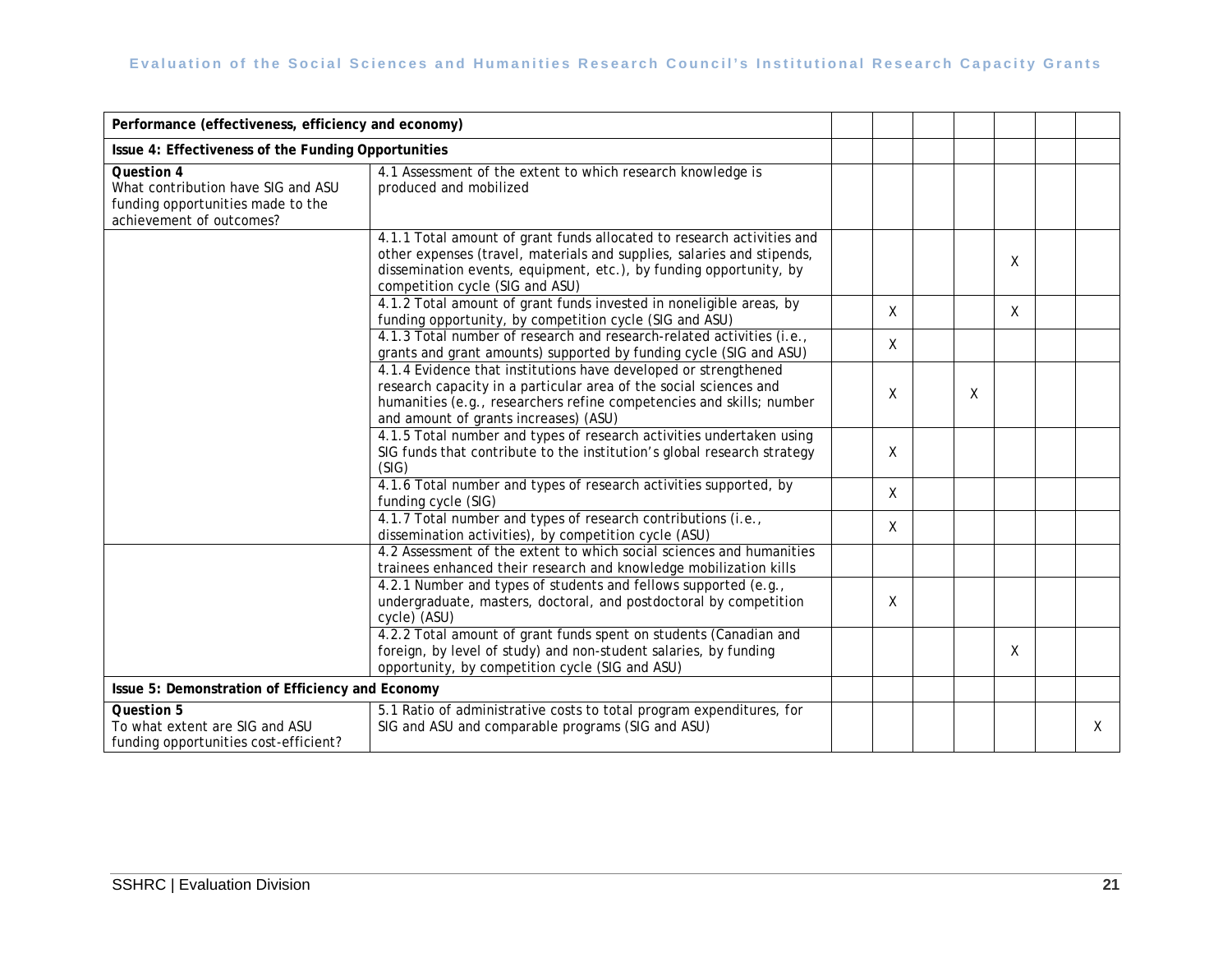| Design and Delivery                                                                    |                                                                                                                                                                                                                                                 |   |   |             |   |  |  |
|----------------------------------------------------------------------------------------|-------------------------------------------------------------------------------------------------------------------------------------------------------------------------------------------------------------------------------------------------|---|---|-------------|---|--|--|
| Issue 6: Design and Delivery                                                           |                                                                                                                                                                                                                                                 |   |   |             |   |  |  |
| Question 6<br>To what extent are the SIG and ASU<br>funding opportunities delivered as | 6.1 Number and description of policy and communication products,<br>tools, and guidelines produced by SSHRC, by funding opportunity (SIG<br>and ASU)                                                                                            | X |   | $\vee$<br>v | X |  |  |
| planned?                                                                               | 6.2 Level of satisfaction of institutions that used the tools and<br>quidelines, by funding opportunity (SIG and ASU)                                                                                                                           |   |   | v           | X |  |  |
|                                                                                        | 6.3 Perceptions of the adjudication criteria/process at SSHRC and<br>institutions (SIG and ASU)                                                                                                                                                 |   |   | Χ           | X |  |  |
|                                                                                        | 6.4 Institutions' perceptions of SIG and ASU visibility, by funding<br>opportunity (SIG and ASU)                                                                                                                                                |   |   | X           | X |  |  |
|                                                                                        | 6.5 Description of how institutions award the SIG and ASU funds, by<br>size of institution, and by type of selection process (e.g., use of the<br>4A list, selection criteria, availability of matching funds, best<br>practices) (SIG and ASU) |   | χ | Χ           | Χ |  |  |
|                                                                                        | 6.6 Opinions on alternative delivery mechanisms for SIG and ASU (SIG<br>and ASU)                                                                                                                                                                |   |   | v<br>v      | X |  |  |
|                                                                                        | 6.7 Quality of information collected in the FARs (SIG and ASU)                                                                                                                                                                                  |   | X | X           | X |  |  |
|                                                                                        | 6.8 Other information or data collected by institutions, in addition to<br>what is reported in the FARs and SOAs, that could enable SSHRC to<br>report on outcomes (SIG and ASU)                                                                |   |   | v           |   |  |  |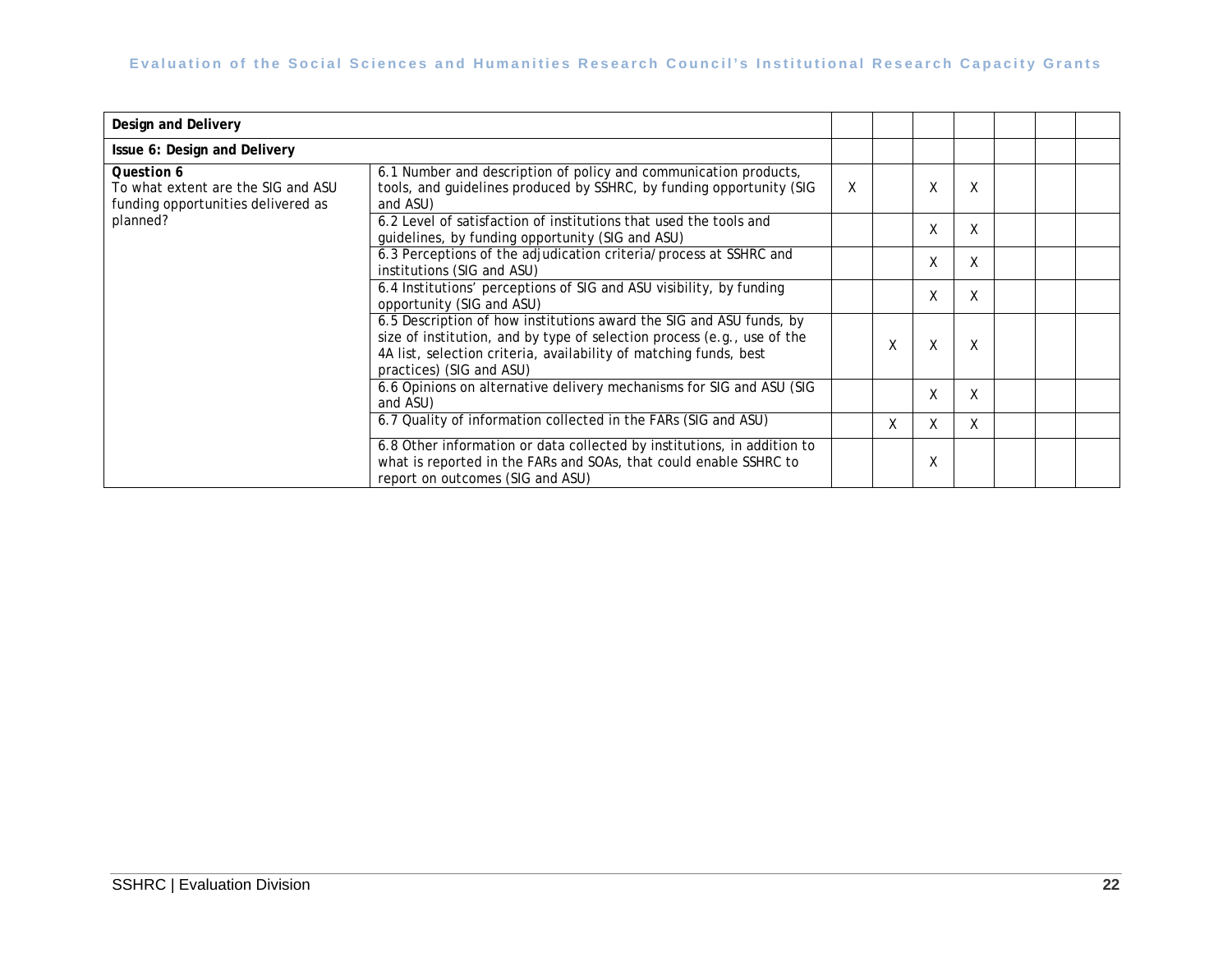## **Appendix B: Social Sciences and Humanities Research Council Program Alignment Architecture**

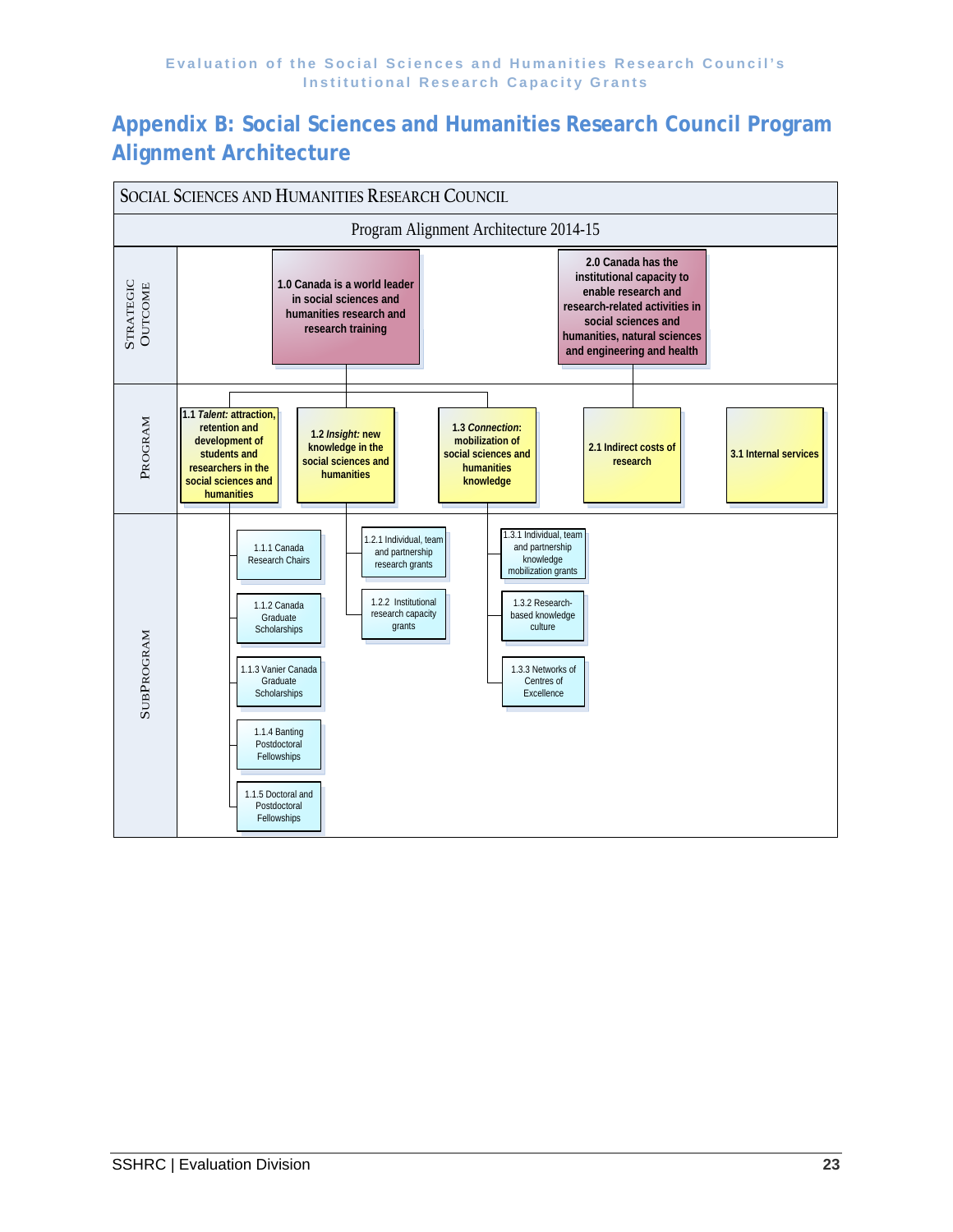## **Appendix C: Draft Insight Logic Model**

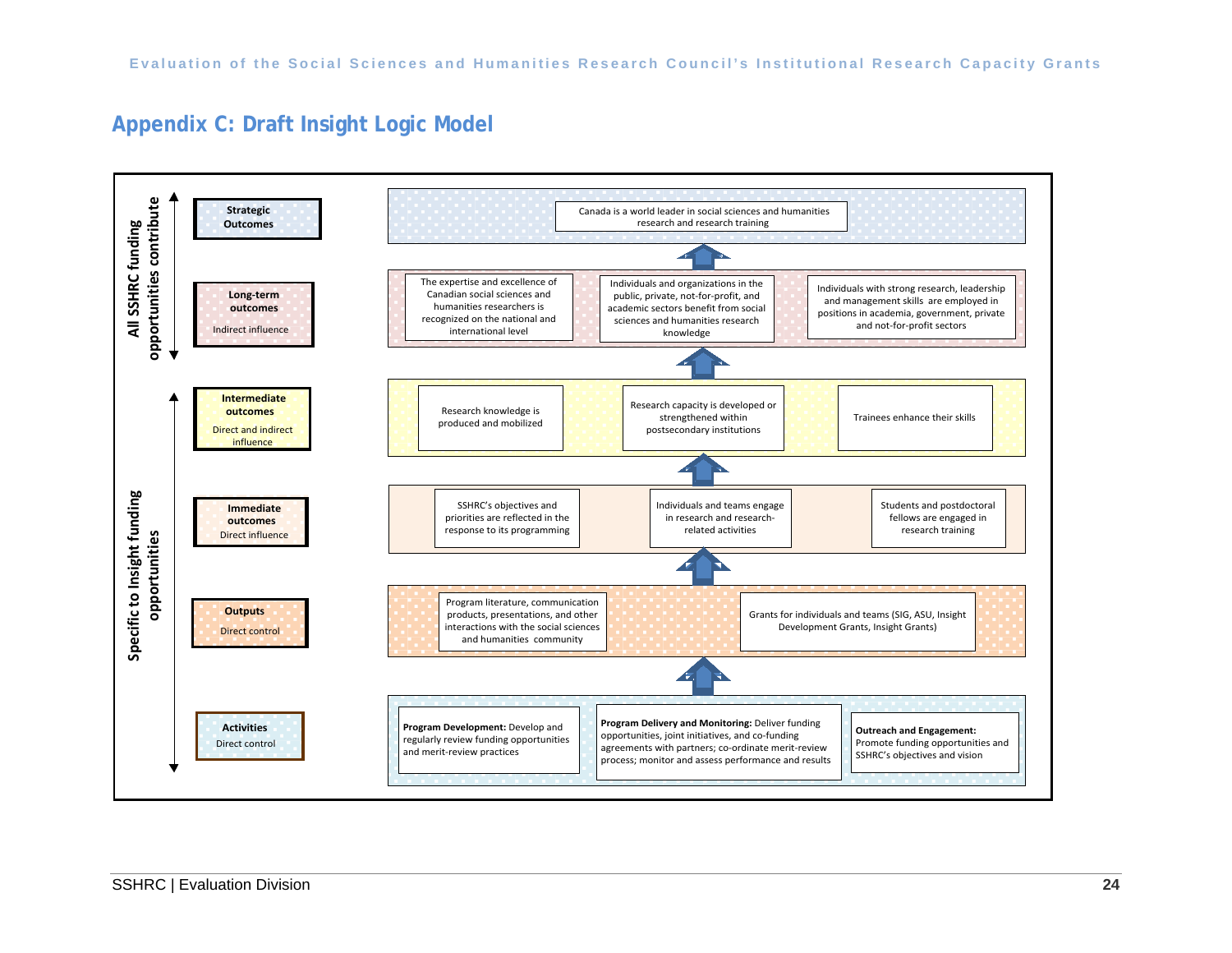## **Appendix D: Insight Program Description**

### **a) Outputs**

These are the direct products or services generated from Insight program activities. These outputs consist of the following:

### **Grants for individual researchers and teams**

The outputs of the Insight funding opportunities developed, delivered, and promoted by SSHRC, are grants to individual and team researchers at Canadian postsecondary institutions in the social sciences and humanities to conduct research and research-related activities. In the case of Insight Development Grants and Insight Grants, the grants are directly awarded to the individuals and teams. In the case of the Aid to Small Universities (ASU) and SSHRC Institutional Grants (SIG) funding opportunities, funds are provided to institutions, which then allocate the funds internally to individuals and teams.

#### **Program literature, communication products, presentations and other interactions with the social sciences and humanities community**

A number of outputs other than grants are produced in order to achieve the desired outcomes of the Insight funding opportunities. Information about new and/or existing funding opportunities is communicated through literature aimed at applicants and merit reviewers, to share with them the opportunity descriptions, objectives, eligibility, application information, review processes and evaluation criteria. Guidelines and policies are created or updated as required, and are integrated into the merit review process, to communicate SSHRC's priorities and visions. For instance, guidelines for effective research training were developed to emphasize the importance that SSHRC places on student training and skills development. Finally, through outreach and engagement, SSHRC generates communication products and provides advice to potential applicants.

### **b) Immediate Outcomes**

These are the external consequences directly attributable to the outputs. They are expected to occur in the early stages of the award. They may be measured in the applications and in end-of-grant reports.

#### **Individuals and teams engage in research and research-related activities**

As a result of the funding provided through the Insight Development Grants, Insight Grants, SIG, and ASU funding opportunities, individuals and/ or teams of researchers engage in research and researchrelated activities, such as develop and enhance theoretical frameworks, methodologies and networks, as well as collect and analyze data. In addition, in the case of SIG and ASU, this may involve activities that occur at the end of research project, such as presenting at conferences, given that these funding opportunities do not necessarily fund entire research projects, but components of them.

#### **Social sciences and humanities students and postdoctoral researchers are engaged in social sciences and humanities research training**

As a result of the funding provided through research and research-related grants to individuals and teams, students and postdoctoral researchers are engaged in research and research-related activities. As per guidelines to applicants and merit reviewers, a research training component must be included in almost